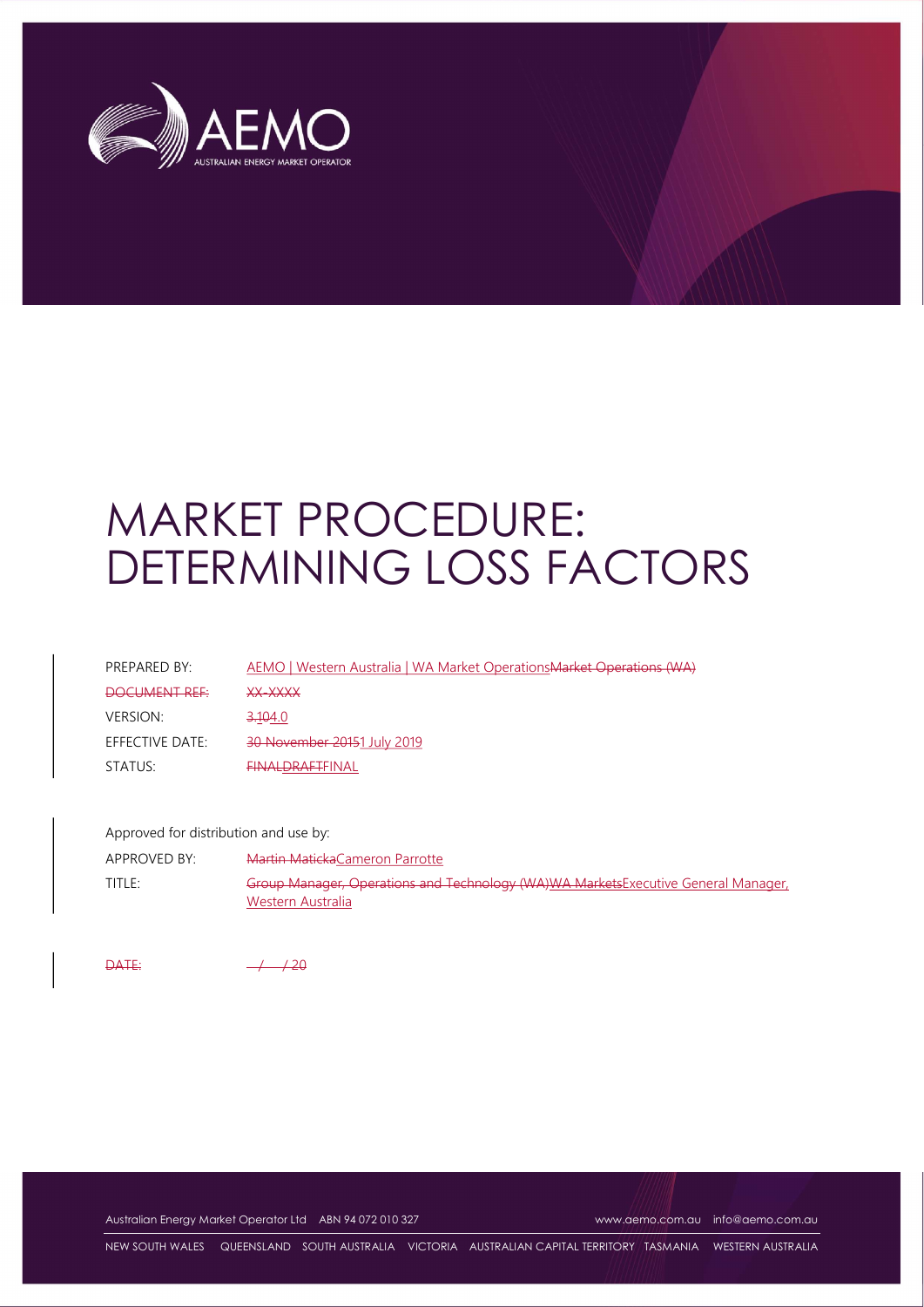

# VERSION RELEASE HISTORY

| Version | <b>Effective Date</b> | <b>Summary of Changes</b>                                                                                                                                                                                                                                                                                                                                                                                                                                                                                                                                                                               |
|---------|-----------------------|---------------------------------------------------------------------------------------------------------------------------------------------------------------------------------------------------------------------------------------------------------------------------------------------------------------------------------------------------------------------------------------------------------------------------------------------------------------------------------------------------------------------------------------------------------------------------------------------------------|
| 1.0     | 21 September 2006     | Market Procedure for Determining Loss Factors                                                                                                                                                                                                                                                                                                                                                                                                                                                                                                                                                           |
| 2.0     | 20 May 2013           | Amendments to Market Procedure resulting from PC_2012_09                                                                                                                                                                                                                                                                                                                                                                                                                                                                                                                                                |
| 3.0     | 30 November 2015      | Changes resulting from the transfer of functions from the IMO to AEMO                                                                                                                                                                                                                                                                                                                                                                                                                                                                                                                                   |
| 4.0     | 1 July 2019           | Changes-reflecting to:<br>reflect the Procedure Change Proposal AEPC 2019 06 related to the<br>Rule Change Proposal RC 2014 06: Removal of Resource Plans and<br>Dispatchable Loads;<br>remove the list of specific references services, instead to require<br>Western Power to document the mapping of all applicable reference<br>services under the approved access arrangement current at the<br>time: Western Power's fourth access arrangement:<br>the-includesion of WEM Rule references for increased accessibility;<br>and<br>make administrative improvements, including an updated template. |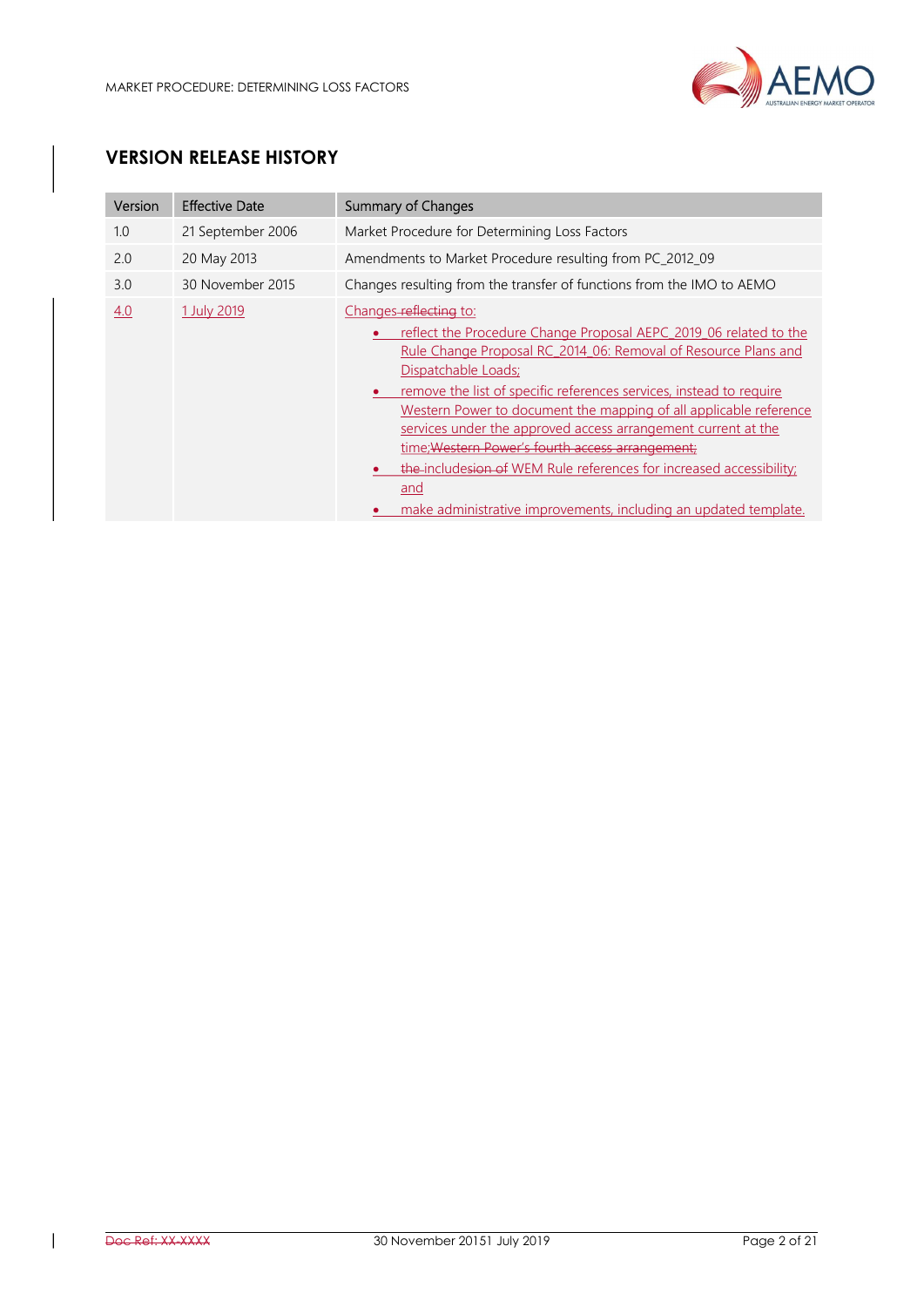

## **CONTENTS**

|             | <b>INTRODUCTION</b>                                                                                                                                                                                                                 | $\overline{\mathbf{5}}$ |
|-------------|-------------------------------------------------------------------------------------------------------------------------------------------------------------------------------------------------------------------------------------|-------------------------|
| 1.1.        | Purpose and scope                                                                                                                                                                                                                   | 5                       |
| 1.2.        | Definitions and interpretation                                                                                                                                                                                                      | 5                       |
| 1.3.        | Related documents                                                                                                                                                                                                                   |                         |
| 2.          | DETERMINATION AND PROVISION OF LOSS FACTORS                                                                                                                                                                                         | 87                      |
| 2.1         | Assignment of Connection Points to Loss Factor Classes                                                                                                                                                                              | 87                      |
| 2.2.        | <b>Annual recalculation of Loss Factors</b><br><u> 1989 - Johann Barn, mars ann an t-Amhainn an t-Amhainn an t-Amhainn an t-Amhainn an t-Amhainn an t-Amhainn a</u>                                                                 | 8                       |
| 2.3.        | <b>Creation of new Loss Factor Classes</b><br><u> 1989 - Johann Stoff, deutscher Stoffen und der Stoffen und der Stoffen und der Stoffen und der Stoffen und de</u>                                                                 | 9                       |
| 2.4.        | Reassessment of Loss Factors [clause 2.27.15]                                                                                                                                                                                       | 9                       |
| 2.5.        | Failure to provide Loss Factors<br><u> 1989 - Jan Sterling von Berling von Berling von Berling von Berling von Berling von Berling von Berling von B</u>                                                                            | 12                      |
| 3.          | <b>LOSS FACTOR CLASSIFICATION SYSTEMS [CLAUSE 2.27.4]</b>                                                                                                                                                                           | 12                      |
| 3.1         | <b>TLF Classes - Western Power</b><br><u> 1980 - Andrea Station, amerikansk politik (d. 1980)</u>                                                                                                                                   | 12                      |
| 3.2.        | DLF Classes - Western Power                                                                                                                                                                                                         | 13                      |
| 4.          | <b>LOSS FACTOR CALCULATION METHODOLOGIES</b>                                                                                                                                                                                        | 15                      |
| 4.1         | TLF Methodology - Western Power<br><u> 1980 - John Stein, mars and de Brazilian (b. 1980)</u>                                                                                                                                       | 15                      |
| 4.2.        | DLF Methodology - Western Power News Andrew Management Communication of the Communication of the Communication                                                                                                                      | 1847                    |
|             |                                                                                                                                                                                                                                     |                         |
| 5.          | DOCUMENTATION, PROCESS CHANGE AND REVIEW                                                                                                                                                                                            | 19                      |
| 5.1         | Documentation requirements                                                                                                                                                                                                          | 19                      |
| 5.2.        | Changes to a Network Operator's Loss Factor calculation processes                                                                                                                                                                   | 2019                    |
| 5.3.        | AEMO review of Loss Factor calculation processes                                                                                                                                                                                    | 20                      |
|             | <b>INTRODUCTION</b>                                                                                                                                                                                                                 |                         |
| <u>1.1.</u> | Purpose and scope <b>Example 20</b> Section 20 April 20 Section 20 April 20 Section 20 April 20 Section 20 April 20 Section 20 April 20 Section 20 April 20 Section 20 April 20 Section 20 April 20 Section 20 Section 20 Section 2 |                         |
| <u>1.2</u>  | Definitions and interpretation entitled and the control of the control of the control of the control of the co                                                                                                                      |                         |
| <u>1.3.</u> | Interpretation                                                                                                                                                                                                                      |                         |
| 1.4.        | <b>Related documents</b>                                                                                                                                                                                                            |                         |
|             | DETERMINATION AND PROVISION OF LOSS FACTORS                                                                                                                                                                                         | 6                       |
|             | Assignment of Connection Points to Loss Factor Classes                                                                                                                                                                              |                         |
|             | Annual recalculation of Loss Factors<br><u> 1980 - Johann Barn, mars an t-Amerikaansk ferhandsk foarmen (* 1950)</u>                                                                                                                |                         |
|             | <b>Creation of new Loss Factor Classes</b>                                                                                                                                                                                          | 구                       |
|             | Reassessment of Loss Factors (clause 2.27.15)                                                                                                                                                                                       | -8                      |
|             | <b>Failure to provide Loss Factors</b>                                                                                                                                                                                              | $\overline{10}$         |
|             | <b>LOSS FACTOR CLASSIFICATION SYSTEMS [CLAUSE 2.27.4]</b>                                                                                                                                                                           | 44                      |
| 3.1.        | <b>TLF Classes - Western Power</b><br><u> 1989 - Andrea Stadt Britain, amerikansk politiker (d. 1989)</u>                                                                                                                           | $\overline{11}$         |
|             | <b>DLF Classes - Western Power</b>                                                                                                                                                                                                  | $\overline{12}$         |
|             | <b>LOSS FACTOR CALCULATION METHODOLOGIES</b>                                                                                                                                                                                        | 14                      |
| <u>4.1.</u> | <u> TLF Methodology – Western Power – </u>                                                                                                                                                                                          | $\overline{14}$         |
|             |                                                                                                                                                                                                                                     |                         |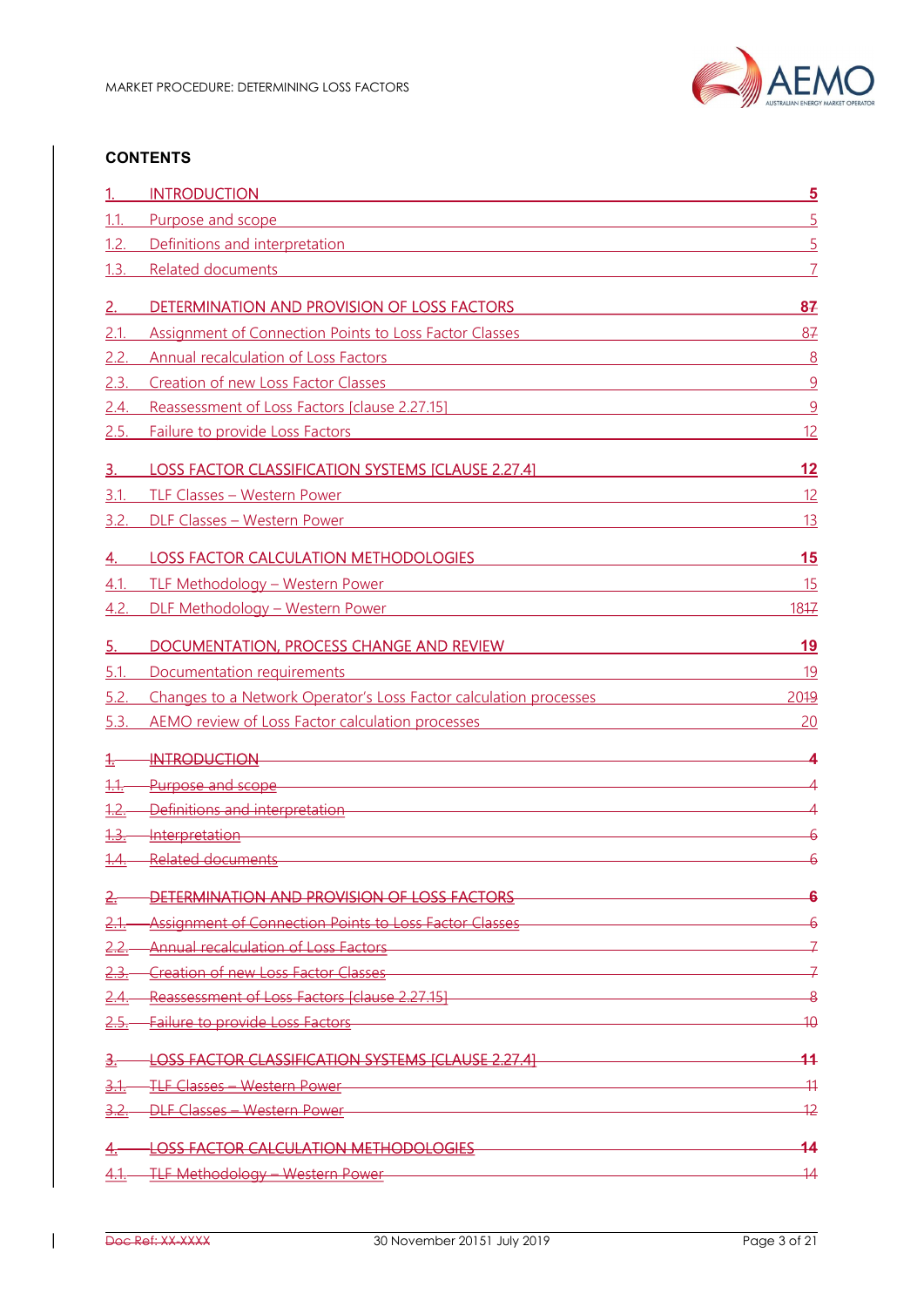

| 4.2.–             | <b>DLF Methodology - Western Power</b>                            | $\overline{16}$ |
|-------------------|-------------------------------------------------------------------|-----------------|
| ₹.                | DOCUMENTATION, PROCESS CHANGE AND REVIEW                          | 47              |
| <u>5.1.</u>       | Documentation requirements                                        | $\overline{17}$ |
| <u>5.2.</u>       | Changes to a Network Operator's Loss Factor calculation processes | 47              |
| <del>5.3.</del>   | AEMO review of Loss Factor calculation processes                  | 48              |
| ╄                 | <b>INTRODUCTION</b>                                               |                 |
| <u> 1.1.</u>      | Purpose and scope                                                 |                 |
| 1.2.              | Definitions and interpretation                                    |                 |
| <u> 1.3.-</u>     | <u>-Interpretation</u>                                            |                 |
| <del>1.4.</del>   | <b>Related documents</b>                                          |                 |
|                   | DETERMINATION AND PROVISION OF LOSS FACTORS                       |                 |
| 2.1.              | Assignment of Connection Points to Loss Factor Classes            |                 |
| <u>2.2.</u>       | <b>Annual recalculation of Loss Factors</b>                       |                 |
| 2.3.              | <b>Creation of new Loss Factor Classes</b>                        |                 |
| <u>2.4.</u>       | <b>Reassessment of Loss Factors</b>                               |                 |
| <del>2.5.--</del> | <b>Failure to provide Loss Factors</b>                            | 40              |
| з.                | <b>LOSS FACTOR CLASSIFICATION SYSTEMS [CLAUSE 2.27.4]</b>         | 10              |
| <u>3.1.</u>       | Transmission Loss Factor Classes - Western Power                  | 40              |
| 3.2.              | Distribution Loss Factor Classes - Western Power                  | -11             |
| 4.-               | <b>LOSS FACTOR CALCULATION METHODOLOGIES</b>                      | 13              |
| <u>4.1.</u>       | Transmission Loss Factor Methodology - Western Power              | $\overline{43}$ |
| <u>4.2.</u>       | Distribution Loss Factor Methodology - Western Power              | 45              |
| 5.-               | DOCUMENTATION, PROCESS CHANGE AND REVIEW                          | 17              |
| 5.1.              | Documentation requirements                                        | 17              |
| <u>5.2.</u>       | Changes to a Network Operator's Loss Factor calculation processes | 17              |
|                   | AEMO review of Loss Factor calculation processes                  | $\overline{48}$ |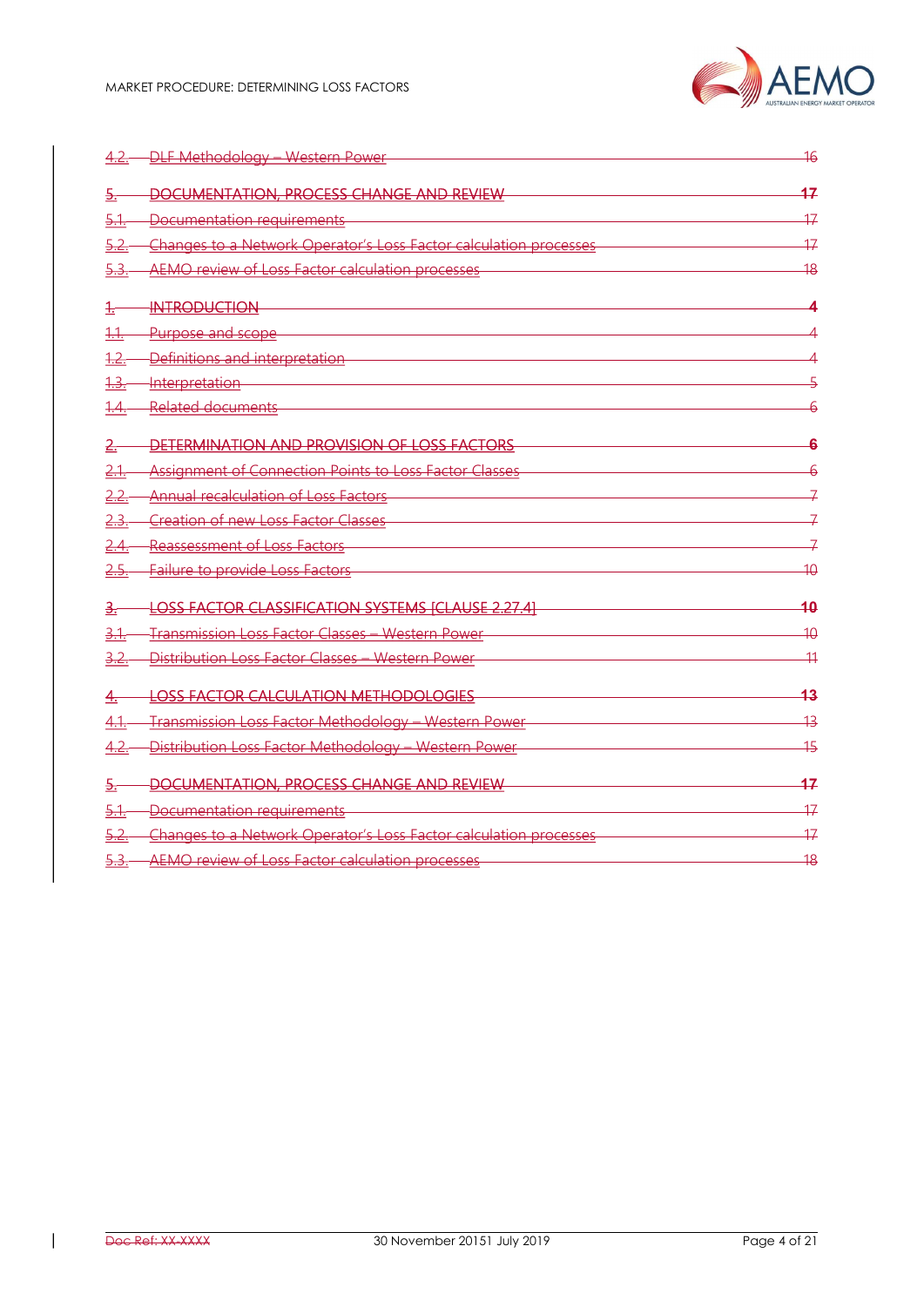

# 1. INTRODUCTION

## 1.1. Relationship with the Market RulesPurpose and scope

- 1.1.1. This is the Market Market Procedure for for: Determining Loss Factors (Procedure) (Procedure) is is made in accordance withunder clause 2.27.17 of the Wholesale Electricity Market (WEM) Rules (Market Rules).
- 1.1.2. This Procedure has effect only for the purposes set out in the WEM Rules and the WEM Rules prevail over these Procedures to the extent of any inconsistency.
- 1.1.3. The purpose of t<sub>re</sub> Procedure is to describe outlines the standards, methodologies, classification systems and procedures to be used by all Network Operators in determining Loss Factors.
- 1.1.4. A Network Operator is not required to comply with obligations prescribed in section 5 of this Procedure if it has no Required Connection Points.
- 1.1.5. In this Procedure where obligations are conferred on a Rule Participant that Rule Participant must comply with the relevant obligations in accordance with clauses 2.9.7, 2.9.7A, 2.9.7B, 2.9.7C and 2.9.8 of the WEM Rules, as applicable.
- 1.1.2.1.1.6. Reference to particular WEM Market Rules within the Procedure in bold and square brackets [cClause XX] are current as of 20 May 2013. These references are included for convenience only and are not part of this Procedure.

## 1.2. Definitions and interpretation

- 1.2. Purpose of this Procedure
- 1.2.1. This Procedure outlines the standards, methodologies, classification systems and procedures to be used in determining Loss Factors.
- 1.3. Application of this Procedure
- 1.3.1. In this Procedure where obligations are conferred on a Rule Participant that Rule Participant must comply with the relevant obligations in accordance with clauses 2.9.6, 2.9.7 and 2.9.8 of the Market Rules, as applicable.
- 1.3.2. A Network Operator is not required to comply with obligations prescribed in section 5 of this Procedure if it has no Required Connection Points.
- 1.4. Associated Market Procedures
- 1.4.1. The following AEMO Market Procedure is associated with theis Procedure:
- **Notices and Communications.**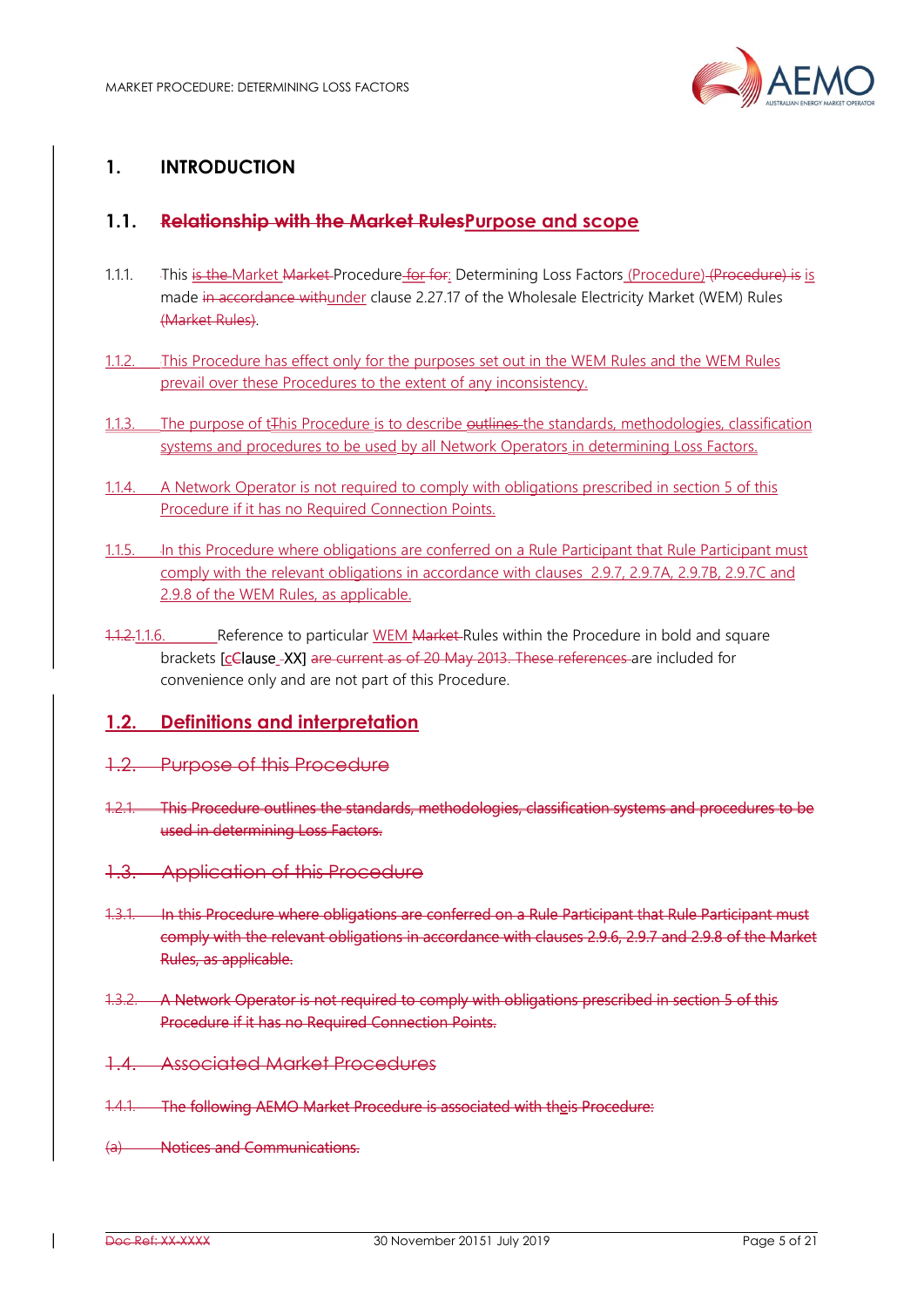

# 1.2.1 Glossary

Terms defined in the WEM Rules have the same meanings in this Procedure unless otherwise specified in this clause.

The words, phrases and abbreviations in the table below have the meanings set out opposite them in the table when used in this Procedure.

| Term                             | Definition                                                                                                                                                                                                                                                                                                                                                                                                                                                                                                                                                        |
|----------------------------------|-------------------------------------------------------------------------------------------------------------------------------------------------------------------------------------------------------------------------------------------------------------------------------------------------------------------------------------------------------------------------------------------------------------------------------------------------------------------------------------------------------------------------------------------------------------------|
| <b>Access Contract</b>           | Has the meaning given to it in the Electricity Networks Access Code 2004.                                                                                                                                                                                                                                                                                                                                                                                                                                                                                         |
| Applicable Reference<br>Service  | The subset of Reference Services that are offered by Western Power for the purposes<br>of providing access to the Western Power Network, and documented in Western<br>Power's access arrangement as approved by the Economic Regulation Authority and<br>in effect at the time.                                                                                                                                                                                                                                                                                   |
| <b>Connection Point</b>          | Has the meaning given to it in the Electricity Networks Access Code 2004. Typically<br>each Connection Point in the WEM is identified by a National Meter Identifier (NMI),<br>but in some cases Western Power may treat a number of NMIs as a single logical<br>Connection Point in an Access Contract. This means that a Connection Point as<br>defined by Western Power may relate to several Loads in the WEM (each identified by<br>a NMI) or to several Scheduled Generators or Non-Scheduled Generators (each of<br>which may relate to one or more NMIs). |
| Distribution System              | Has the meaning given to it in the Electricity Networks Access Code 2004.                                                                                                                                                                                                                                                                                                                                                                                                                                                                                         |
| <b>DLF</b>                       | Means Distribution Loss Factor.                                                                                                                                                                                                                                                                                                                                                                                                                                                                                                                                   |
| <b>DLF Analysis Period</b>       | In respect of the annual recalculation of Distribution Loss Factors, the 12 month period<br>ending on 31 December of the year immediately prior to the 1 June deadline by which<br>the recalculated Distribution Loss Factors must be provided to AEMO.                                                                                                                                                                                                                                                                                                           |
| <b>DLF Class</b>                 | Means Distribution Loss Factor Class.                                                                                                                                                                                                                                                                                                                                                                                                                                                                                                                             |
| <b>Entry Point</b>               | Has the meaning given to it in the Electricity Networks Access Code 2004.                                                                                                                                                                                                                                                                                                                                                                                                                                                                                         |
| <b>Exit Point</b>                | Has the meaning given to it in the Electricity Networks Access Code 2004.                                                                                                                                                                                                                                                                                                                                                                                                                                                                                         |
| Market Operations                | The group within AEMO responsible for day to day administration of Loss Factors.<br>Contact details for Market Operations (WA) are available on the Market Web Site.                                                                                                                                                                                                                                                                                                                                                                                              |
| Peak Consumption                 | Means the Contracted Maximum Demand (CMD) for an Exit Point declared in an<br>Access Contract, or where no CMD is declared, it means the peak demand that is likely<br>to occur at an exit point over a 12 month period as determined by the Network<br>Operator, acting as a reasonable and prudent person.                                                                                                                                                                                                                                                      |
| Pricing Zone                     | A grouping of several Substations based on their location, as defined in the 'Price List'<br>for the relevant year and documented in Western Power's access arrangement as<br>approved by the Economic Regulation Authority and in effect at the time approved by<br>the Economic Regulation Authority from time to time.                                                                                                                                                                                                                                         |
| <del>Reference Service</del>     | Has the meaning given to it in the Electricity Networks Access Code 2004.                                                                                                                                                                                                                                                                                                                                                                                                                                                                                         |
| Registered Market<br>Participant | In respect of a Required Connection Point, the Market Participant to which the Facility<br>connected at that Connection Point is registered.                                                                                                                                                                                                                                                                                                                                                                                                                      |
| Required Connection<br>Point     | In respect of a Network Operator, a Connection Point in the Network Operator's<br>Network identified under clause 2.27.1(a) of the WEMMarket Rules, for which the<br>Network Operator must determine a Loss Factor.                                                                                                                                                                                                                                                                                                                                               |
| Substation                       | Means a network facilitythe network equipment at which lines are switched for<br>operational purposes, and which may include one or more transformers so that some<br>connected lines operate at different nominal voltages to others. Substations are<br>identified in the SWIS by a Transmission Node Identifier (TNI).                                                                                                                                                                                                                                         |
| TLF                              | Means Transmission Loss Factor.                                                                                                                                                                                                                                                                                                                                                                                                                                                                                                                                   |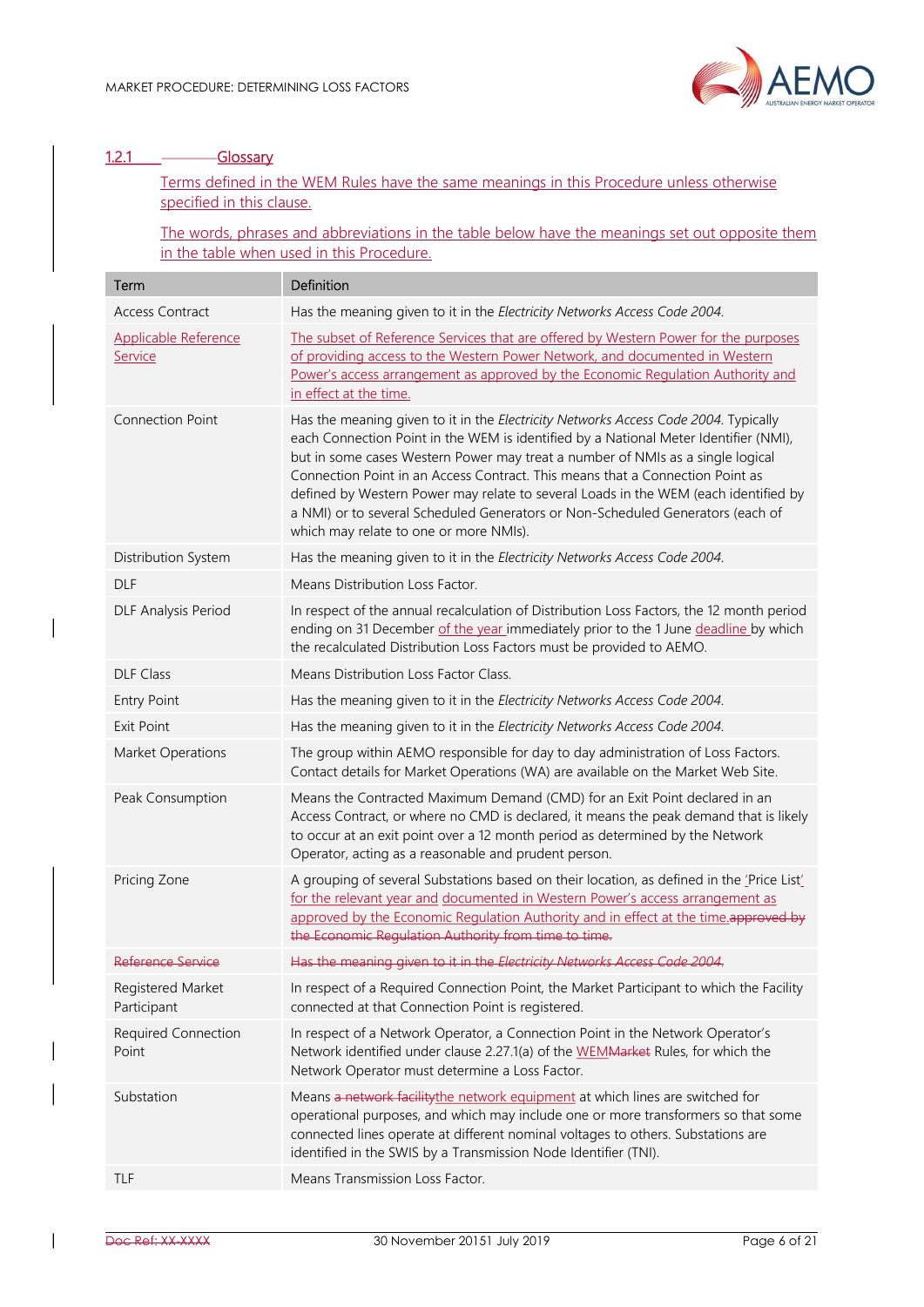

| Term                                           | Definition                                                                                                                                                                                                                                                              |
|------------------------------------------------|-------------------------------------------------------------------------------------------------------------------------------------------------------------------------------------------------------------------------------------------------------------------------|
| <b>TLF Analysis Period</b>                     | In respect of the annual recalculation of Transmission Loss Factors, the 12 month<br>period ending on the last day of February of the year immediately prior to the 1 June<br>deadline by which the recalculated Transmission Loss Factors must be provided to<br>AEMO. |
| <b>TLF Calculation Program</b>                 | Means an appropriate industry standard package used by a Network Operator to<br>calculate Transmission Loss Factors.                                                                                                                                                    |
| <b>TLF Class</b>                               | Means Transmission Loss Factor Class.                                                                                                                                                                                                                                   |
| <b>Total Losses</b>                            | Means the total kWh losses from Western Power's distribution system over a DLF<br>Analysis Period, used by Western Power in the calculation of DLFs for its Required<br><b>Connection Points.</b>                                                                       |
| <b>Total Sales</b>                             | Means the total net kWh consumption from Western Power's distribution system over<br>a DLF Analysis Period, used by Western Power in the calculation of DLFs for its<br>Required Connection Points.                                                                     |
| <b>Transmission SWIN</b><br>Average TLF Class  | Means the TLF Class defined for the transmission system as a whole.                                                                                                                                                                                                     |
| Transmission System                            | Has the meaning given to it in the Electricity Networks Access Code 2004.                                                                                                                                                                                               |
| <b>Transmission Urban</b><br>Average TLF Class | Means the TLF Class defined for the group of Substations assigned to the 'Urban' and<br>'CBD' Pricing Zones.                                                                                                                                                            |
| Zone Substation                                | Means a Substation connecting the t <sub>ransmission</sub> and deDistribution System.                                                                                                                                                                                   |

#### 1.2.2 Interpretation

## **Interpretation**

The following principles of interpretation apply to this Procedure unless otherwise expressly indicated:

- a) references to time are references to Australian Western Standard Time;
- b) terms that are capitalised, but not defined in this Procedure, have the meaning given in the WEM Rules;
- c) to the extent that this Procedure is inconsistent with the WEM Rules, the WEM Rules prevail to the extent of the inconsistency;
- d) a reference to the WEM Rules or Market Procedures includes any associated forms required or contemplated by the WEM Rules or Market Procedures; and
- e) words expressed in the singular include the plural and vice versa.

In this Procedure the conventions specified in sections 1.3 to 1.5 of the WEM Rules apply.

## 1.3. Related documents

- 1.3.1. The following Market Procedure (available on the Market Web Site<sup>1</sup>) provides background information to this Procedure:
	- (a) Market Procedure: Notices and Communications.;

-

<sup>&</sup>lt;sup>1</sup> Available at http://aemo.com.au/Electricity/Wholesale-Electricity-Market-WEM/Procedures.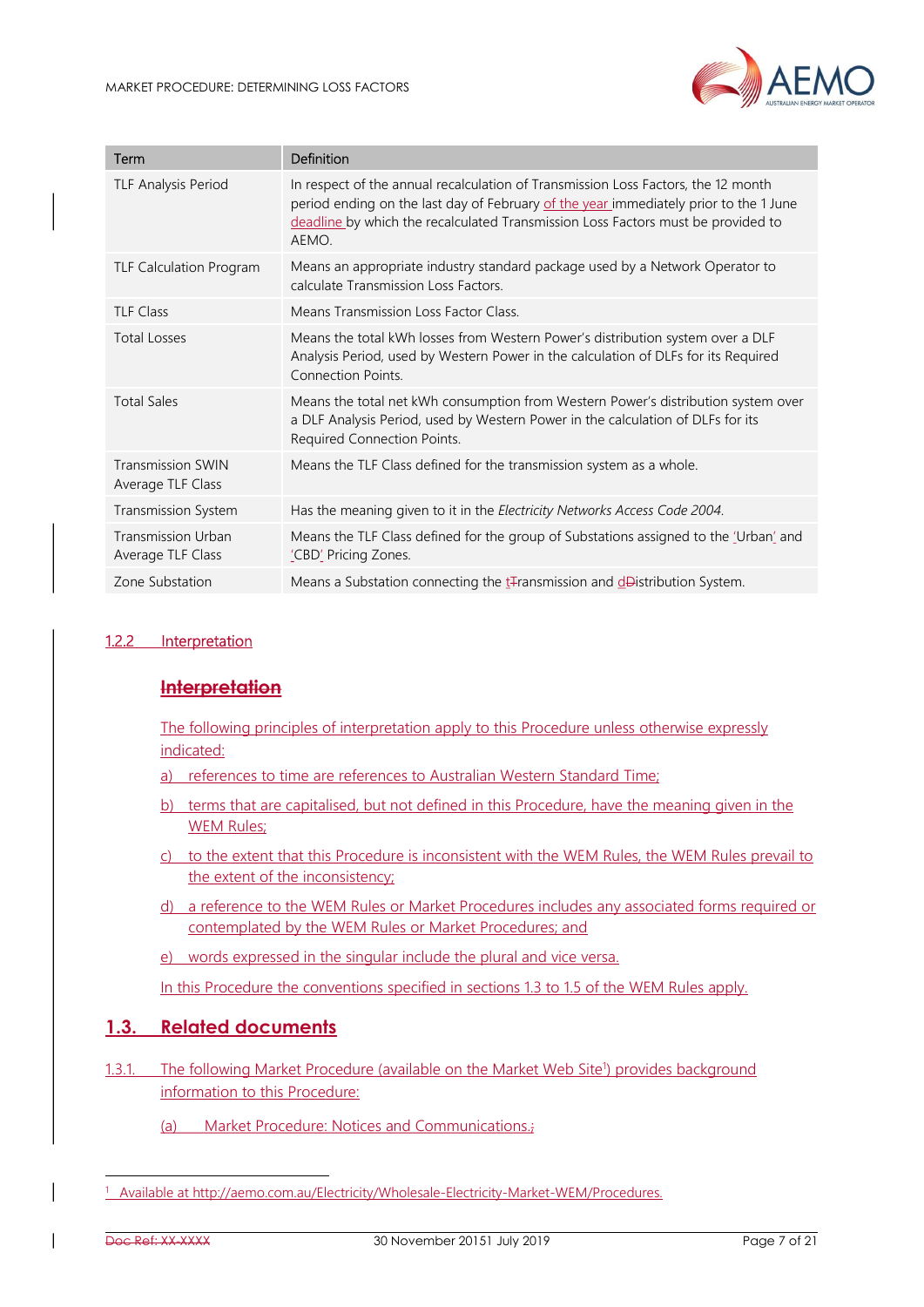

# 2. DETERMINATION AND PROVISION OF LOSS FACTORS

# 2.1. Assignment of Connection Points to Loss Factor Classes

- 2.1.1. When a Network Operator becomes aware of a new Required Connection Point in its Network (including a Connection Point for a Non-Dispatchable Load that is upgraded from basic to interval metering), the Network Operator must, as soon as practicable but before the information is required for use in calculations under the WEMMarket Rules:
	- (a) determine the Transmission Loss Factor Class (TLF Class) and Distribution Loss Factor Class (DLF Class) for the Required Connection Point in accordance with the classification system prescribed for that Network Operator in section 3 of this Procedure; [Cclause 2.27.12]; and
	- (b) provide to AEMO and the Registered Market Participant:
		- (i) the Loss Factor Classes for the Required Connection Point; and
		- (ii) the Trading Day from which the Loss Factor Classes will have effect. [cClause 2.27.14]
- 2.1.2. When a change occurs to a Required Connection Point that might alter its applicable Loss Factor Classes, the Network Operator must, as soon as practicable but before the information is required for use in calculations under the MarketWEM Rules:
	- (a) re-determine the Loss Factor Classes for the Required Connection Point in accordance with the classification system prescribed for that Network Operator in section 3 of this Procedure **[cClause 2.27.13]**; and
	- (b) if the re-determination results in a change to the TLF Class or DLF Class, provide to AEMO and the Registered Market Participant:
		- (i) the new TLF Class or DLF Class (as applicable) for the Required Connection Point; and
		- (ii) the Trading Day from which the new Loss Factor Class will have effect, which must as far as practicable reflect the time of the change that triggered the re-determination. [cClause 2.27.14]
- 2.1.3. When a Network Operator becomes aware of a change of Registered Market Participant for a Required Connection Point, the Network Operator must as soon as practicable provide to the new Registered Market Participant the Loss Factor Classes for the Required Connection Point.

# 2.2. Annual recalculation of Loss Factors

- 2.2.1. Each year by 1 June each Network Operator must:
	- (a) identify and document any changes to the list of Applicable Reference Services together with the associated Loss Factor Class as applicable:
	- $(a)(b)$  recalculate the Loss Factors for its Required Connection Points, in accordance with the methodology prescribed for that Network Operator in section 4-4 of this Procedure; and

(a)(c) provide by email to Market Operations (WA):

- (i) updated Transmission Loss Factors (TLFs) and Distribution Loss Factors (DLFs) as applicable for each Loss Factor Class in the Network Operator's classification system [cClause 2.27.6]; and
- (ii) a written explanation of any change of more than 0.025 between an updated TLF or DLF and the previous value assigned to that Loss Factor Class.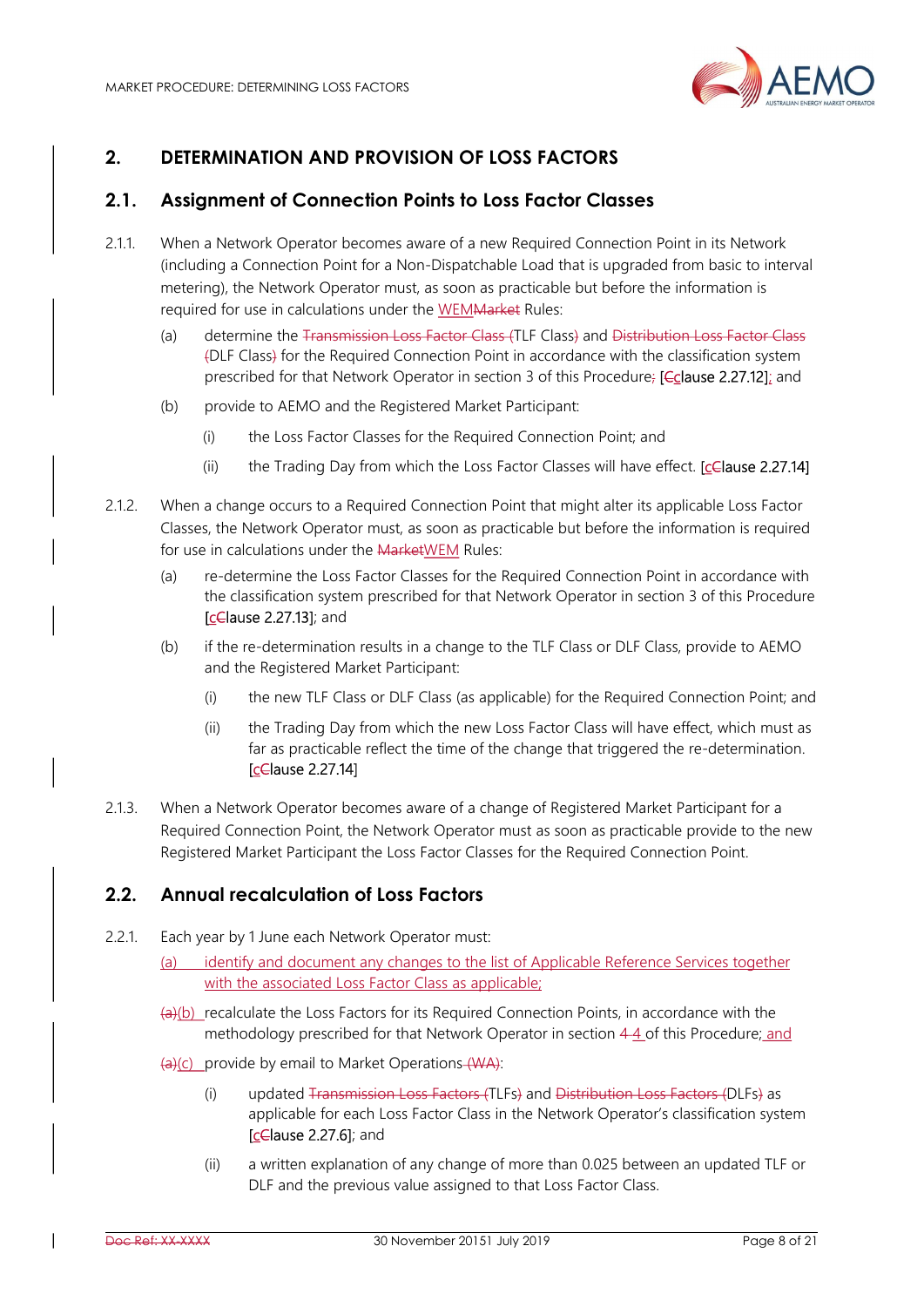

- 2.2.2. Within two Business Days after receiving the updated TLFs and DLFs from a Network Operator under step 2.2.1(c) of this Procedure 2.2.1(b), AEMO must publish on the Market Web Site:
	- the list of Applicable Reference Services and the associated Loss Factor Class, as applicable;
	- $(a)(b)$  the updated TLFs and DLFs received from the Network Operator **[cClause 2.27.7]**;
	- (b)(c) any written explanation of changes to TLFs or DLFs received from the Network Operator; and
	- (c)(d) the Trading Day from which the updated TLFs and DLFs will apply, which must allow sufficient time for Rule Participants to identify and update any submission or forecast data that is dependent on Loss Factors. [cClauses 2.27.8 and 2.27.9]

## 2.3. Creation of new Loss Factor Classes

- 2.3.1. If a Network Operator must develop a new Loss Factor Class to comply with its prescribed classification system then the Network Operator must, as soon as practicable but before a Required Connection Point is assigned to the new Loss Factor Class:
	- (a) calculate the initial TLF or DLF for the new Loss Factor Class in accordance with the methodology prescribed in section 4 of this Procedure; and
	- (b) provide by email to Market Operations, (WA) the details of the new Loss Factor Class, including its initial TLF or DLF (as applicable). [cClause 2.27.10]
- 2.3.2. If AEMO receives details of a new Loss Factor Class from a Network Operator under step 2.3.1(b) of this Procedure, AEMO must within two Business Days publish the details of the new Loss Factor Class and its initial TLF or DLF on the Market Web Site. [cClause 2.27.11]

## 2.4. Reassessment of Loss Factors [clause 2.27.15]

- 2.4.1. Where a Market Participant believes that:
	- (a) the TLF for a TLF Class has been calculated incorrectly;
	- (b) the DLF for a DLF Class has been calculated incorrectly; or
	- (c) a Required Connection Point has been assigned to the wrong TLF Class or DLF Class,

the Market Participant may apply to AEMO for reassessment in accordance with clause 2.27.15 of the WEM Rules and this Procedure and AEMO must process an application in accordance with this Procedure. [Clause 2.27.15]

- 2.4.2. A Market Participant may seek reassessment for any TLF or DLF applying to a Required Connection Point for which it is the Registered Market Participant.
- 2.4.3. To seek a reassessment the Market Participant must apply by email to Market Operations (WA) within 15 -Business Days of the Market Participant receiving notification of the TLF or DLF it believes to be in error. The application must outline:
	- (a) the TLF or DLF believed to be in error; and
	- (b) the Market Participant's reasons for believing the TLF or DLF should be a different value.
- 2.4.4. AEMO must acknowledge receipt of an application for reassessment by email within one Business Day.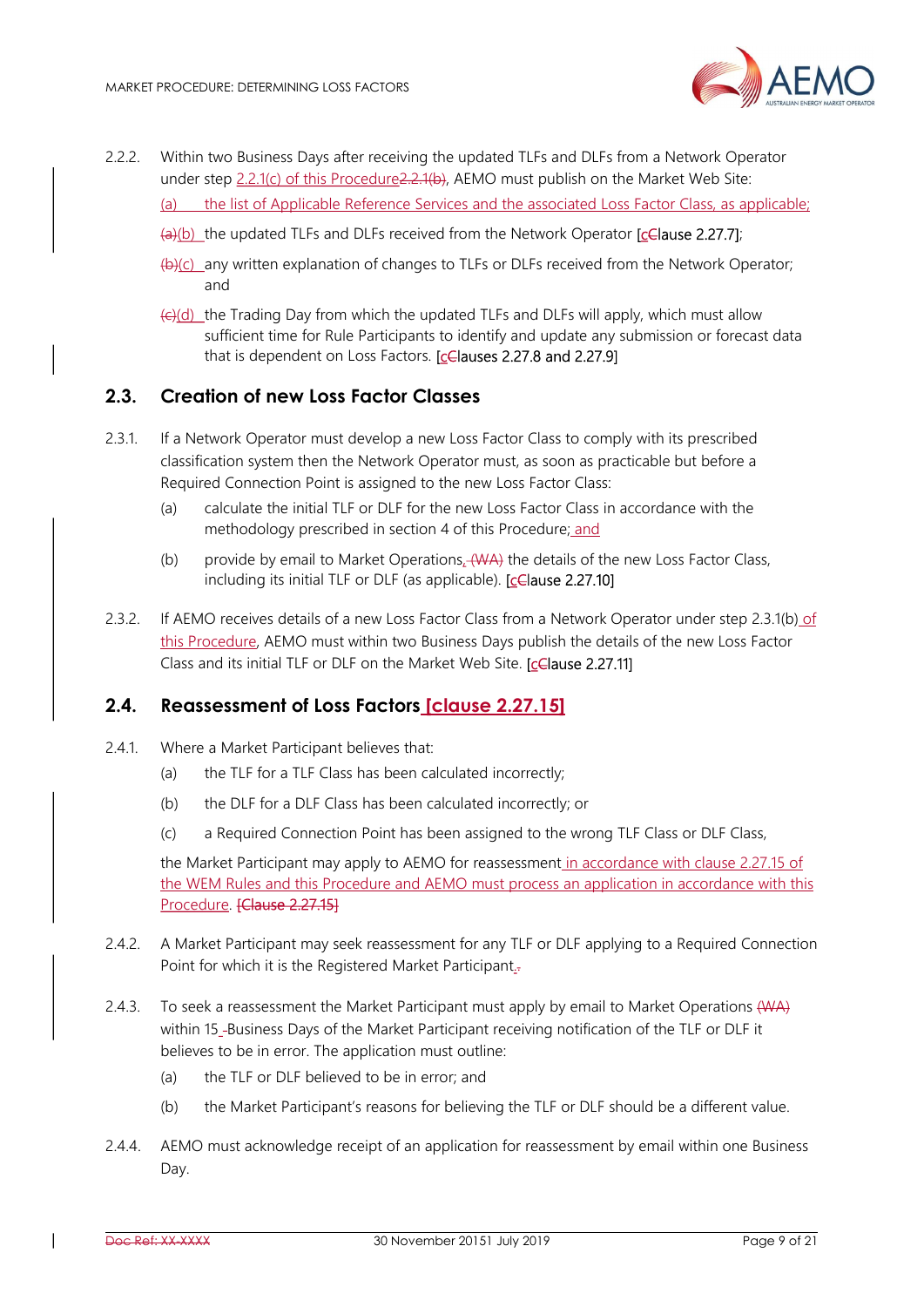

- 2.4.5. Within two Business Days after receiving an application for reassessment, AEMO must provide by email to the relevant Network Operator a notification which includes:
	- (a) details of the Market Participant's application; and
	- (b) the levels of audit that AEMO considers likely to be required, which may include any one or more of the following:
		- (i) Level 1 reviewing the reasons provided by the Market Participant for believing the TLF or DLF should be a different value and any reasons provided by the Network Operator for the TLF or DLF value as calculated;
		- (ii) Level 2 reviewing or analysing the data used to calculate the TLF or DLF; and
		- (iii) Level 3 reviewing, replicating or rerunning the models or calculation processes used to calculate the TLF or DLF.
- 2.4.6. Within two Business Days after receiving a notification under step 2.4.52.4.5, the Network Operator must advise AEMO by email:
	- (a) whether or not the Network Operator agrees that the relevant TLF or DLF is in error; and
	- (b) if the Network Operator does not consider the TLF or DLF is in error, the Network Operator's estimate of the reasonable costs it would expect to incur assisting AEMO with an audit.
- 2.4.7. If the Network Operator advises AEMO under step 2.4.6(a) that it agrees the TLF or DLF is in error, then AEMO must within one Business Day notify the Market Participant by email of the Network Operator's agreement.
- 2.4.8. If the Network Operator advises AEMO under step 2.4.6(a) that it does not consider the relevant TLF or DLF to be in error, then AEMO must within two Business Days provide by email to the Market Participant an indicative estimate of the likely costs of an audit, which must include:
	- (a) the estimated costs provided by the Network Operator under step 2.4.6(b) of this Procedure; and
	- (b) any reasonable costs, not otherwise included in AEMO's budget, that AEMO expects to incur in conducting an audit.
- 2.4.9. Within five Business Days after receiving an estimate of audit costs the Market Participant must confirm by email to AEMO whether or not it requires AEMO to proceed with the audit.
- 2.4.10. If AEMO receives confirmation from the Market Participant that the Market Participant requires AEMO to proceed with an audit, then AEMO must within two Business Days notify the Network Operator that AEMO will be conducting an audit. The notification must include:
	- (a) details of the Market Participant's application for reassessment;
	- (b) a request for access to the relevant data and calculations used in producing the TLF or DLF for the Loss Factor Class, or determining the Loss Factor Class for the Connection Point (as applicable), which may include:
		- (i) provision of written information to AEMO by the Network Operator; and
		- (ii) access to the Network Operator's premises, systems and personnel for AEMO to review relevant data and calculations, including the Network Operator providing a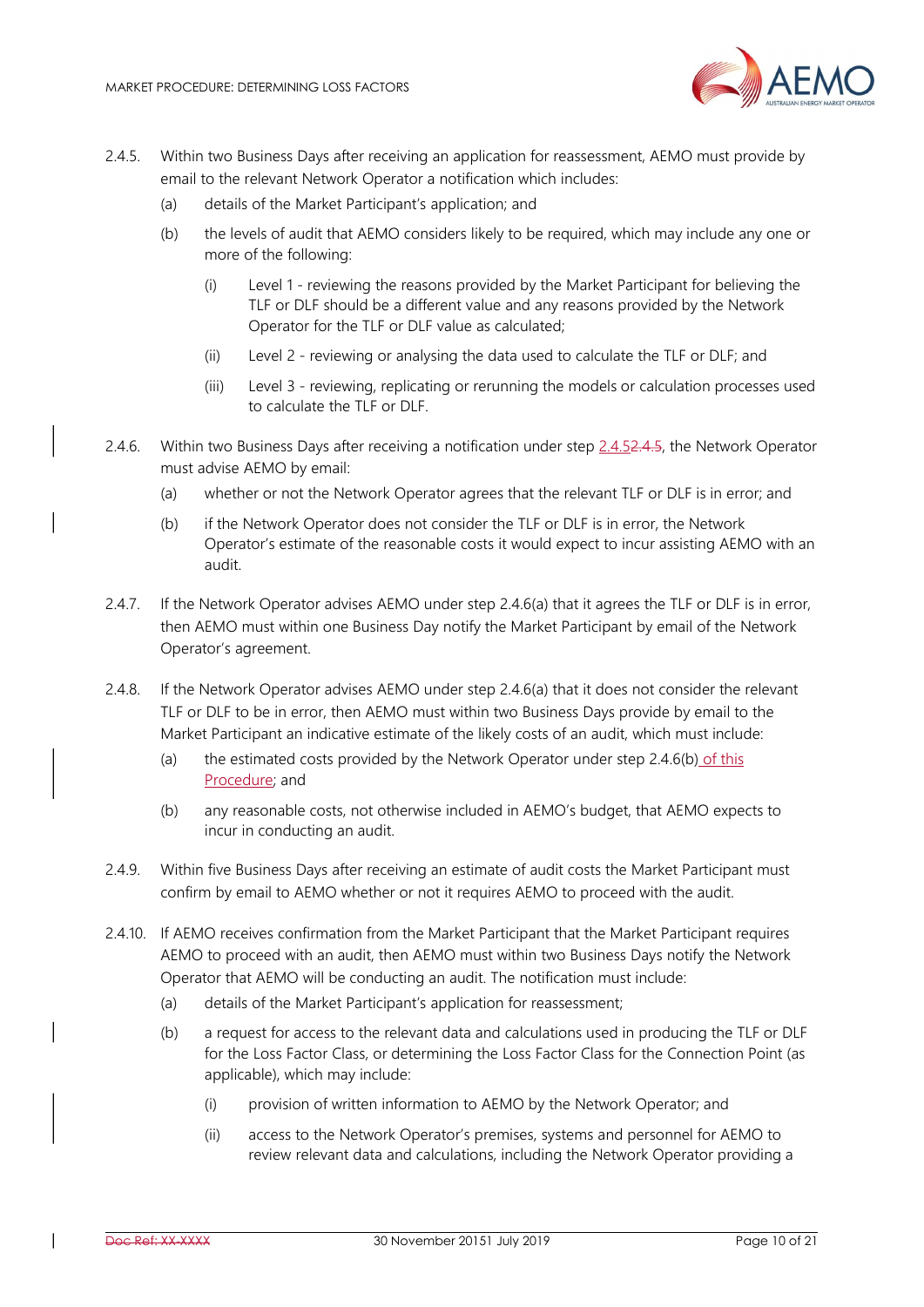

demonstration of any systems and processes used to calculate Loss Factors or replication of the process used to calculate the Loss Factors in dispute; and

- (c) a date by which the Network Operator must comply with the request, which must be at least five Business Days from the date of AEMO's notification.
- 2.4.11. AEMO may, at its discretion, aggregate its audit of Loss Factor calculations that are the subject of Market Participant applications for reassessment under section 2.4 2.4 of this Procedure, provided AEMO adheres to the timing parameters outlined in this Procedure for each individual Market Participant's application for reassessment.
- 2.4.12. The Network Operator must comply with a request received under step 2.4.10(b)2.4.10(b) by the date set out in step 2.4.10(c) of this Procedure 2.4.10(c).
- 2.4.13. Within 20 Business Days after receiving confirmation to proceed with an audit under step 2.4.9 of this Procedure2.4.9, AEMO must:
	- (a) conduct the audit; and
	- (b) notify by email to the Network Operator and to the Market Participant the findings of the audit.
- 2.4.14. Where an error in the calculation of a TLF or DLF for a Loss Factor Class is identified through an audit conducted under step  $2.4.13(a)$  of this Procedure  $2.4.13(a)$  or is confirmed by a Network Operator under step 2.4.6(a)2.4.6(a), AEMO must direct the relevant Network Operator by email to recalculate the TLF or DLF. AEMO may also direct the Network Operator to recalculate any other TLFs or DLFs, where AEMO is of the view that a recalculation is warranted.
- 2.4.15. The Network Operator must provide any recalculated TLFs or DLFs to AEMO as soon as practicable after receipt of AEMO's direction to recalculate.
- 2.4.16. Within two Business Days after receiving a recalculated TLF or DLF from a Network Operator under step 2.4.15 of this Procedure, AEMO must publish on the Market Web Site:
	- (a) the recalculated TLF or DLF; and
	- (b) the Trading Day from which the recalculated TLF or DLF will apply, which must allow sufficient time for Rule Participants to identify and update any forecast or submission data that is dependent on Loss Factors.
- 2.4.17. Where an error in the assignment of a Required Connection Point to a Loss Factor Class is identified through an audit conducted under step 2.4.13(a) of this Procedure2.4.13(a) or is confirmed by a Network Operator under step  $2.4.6(a)2.4.6(a)$ , AEMO must direct the relevant Network Operator by email to correct the error and re-determine the Loss Factor Class.
- 2.4.18. Where directed by AEMO under step 2.4.17 of this Procedure2.4.17, a Network Operator must as soon as reasonably practicable:
	- (a) correct the error which caused the incorrect assignment;
	- (b) re-determine the Loss Factor Class for the Required Connection Point; and
	- (c) provide to AEMO and the Registered Market Participant:
		- (i) the new TLF Class or DLF Class (as applicable) for the Required Connection Point; and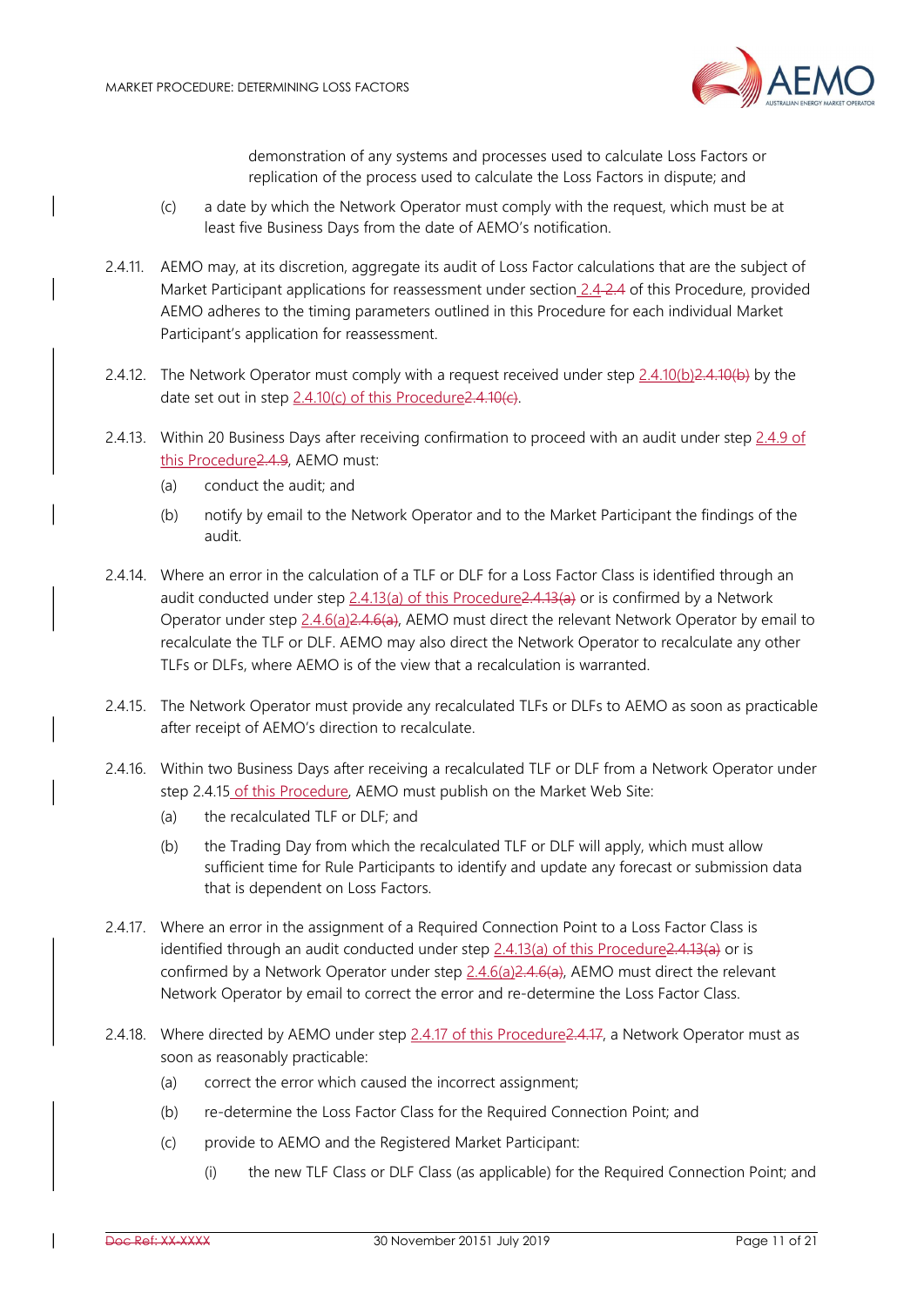

- (ii) the Trading Day from which the new Loss Factor Class will apply.
- 2.4.19. The costs of an audit conducted by AEMO under step 2.4.13(a) of this Procedure, including any costs incurred by the Network Operator and any costs, not otherwise included in AEMO's budget, incurred by AEMO, are payable by the Market Participant who made the application for reassessment, unless the audit reveals:
	- (a) an error of more than 0.0025 in a TLF of DLF calculation; or
	- (b) an incorrect assignment of a Connection Point to a Loss Factor Class,

in which case all costs are payable by the relevant Network Operator. [clause 2.27.15(h)]

## 2.5. Failure to provide Loss Factors

- 2.5.1. In the event a Network Operator fails to provide AEMO with a TLF or DLF, as required in accordance with this Procedure or the WEMMarket Rules, AEMO must use the equivalent TLF or DLF from the previous year until such time as the Network Operator has provided AEMO with a new TLF or DLF and that TLF or DLF as appropriate has taken effect. [clause 2.27.16]
- 2.5.2. Where a Network Operator subsequently provides an updated TLF or DLF, the previous year's TLF or DLF will continue to apply until the commencement of the applicable Trading Day published by AEMO for the updated value in accordance with clause 2.27.8 of the WEM Rules.

## 3. LOSS FACTOR CLASSIFICATION SYSTEMS [CLAUSE 2.27.4]

#### 3.1. Transmission Loss FactorTLF Classes – Western Power

- 3.1.1. Western Power must define a unique TLF Class for:
	- (a) subject to step -3.1.2 of this Procedure 3.1.2, each Connection Point on its transmission system at which a Scheduled Generator, Non-Scheduled Generator or Load is connected;
	- (b) each Zone Substation on its network;
	- (c) its transmission system as a whole as the  $\frac{1}{2}$ Transmission SWIN Average  $\frac{1}{2}$  TLF Class; and
	- (d) the group of Substations assigned to the Urban and CBD Pricing Zones ("Transmission Urban Average TLF Class<sup>"4</sup>).
- 3.1.2. Where multiple physical transmission connections at a Substation are identified as a single Connection Point by Western Power in an Access Contract, Western Power may define a single TLF Class to apply to each Scheduled Generator, Non-Scheduled Generator or Load connected through at that Connection Point.
- 3.1.3. Western Power must assign each Required Connection Point on its network to a TLF Class in accordance with the following:
	- (a) if the Connection Point is on the transmission system it must be assigned to the specific TLF Class for the Connection Point prescribed in step 3.1.1(a) of this Procedure3.1.1(a); or else
	- (b) if the Connection Point:
		- (i) is contracted on any of the followingan Applicable Reference Service that is only available to Connection Points with Peak Consumption less than 1,000 kVAs: or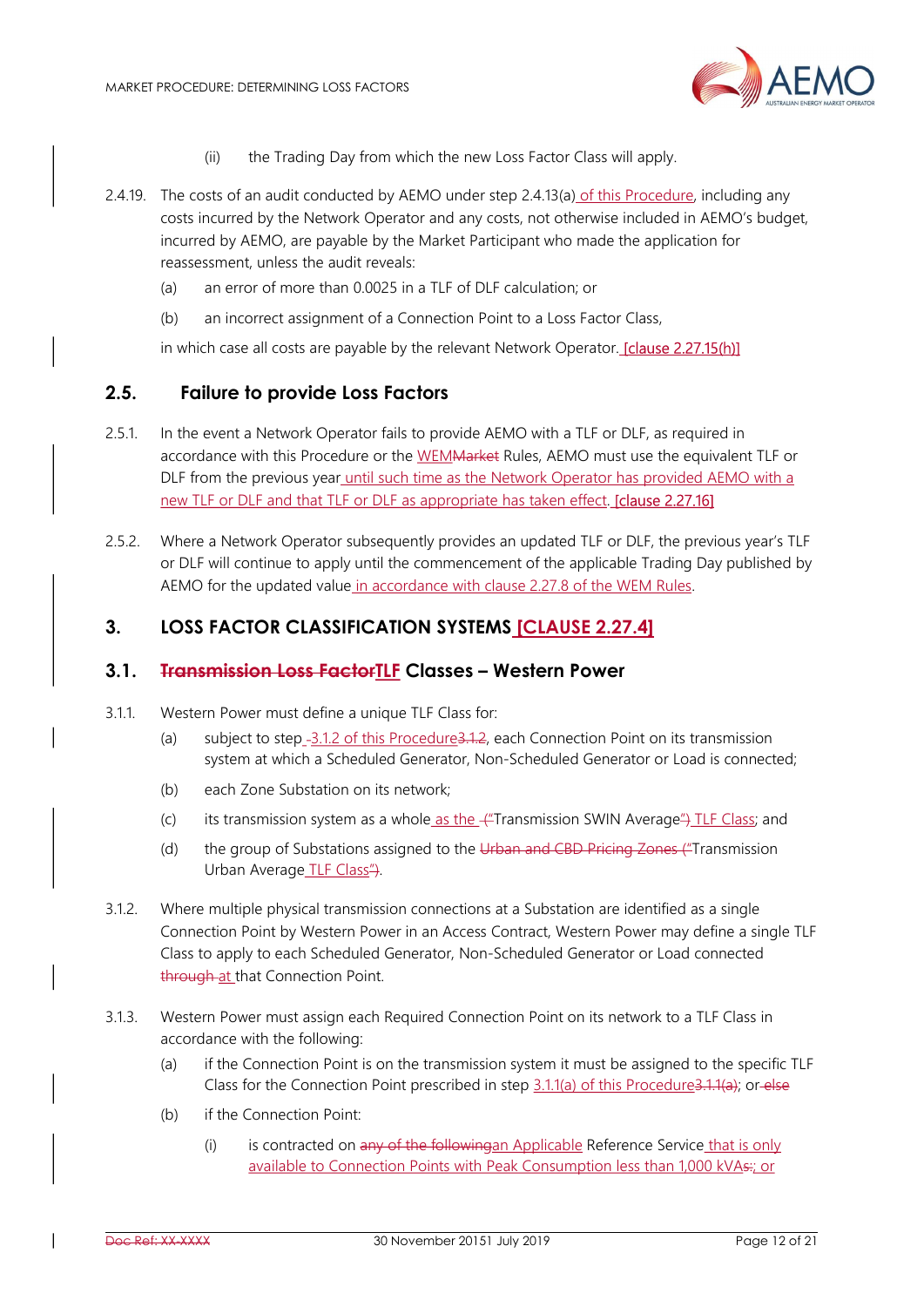

- 1. A1 Anytime Energy (Residential) Exit Service;
- 2. A2 Anytime Energy (Business) Exit Service;
- 3. A3 Time of Use Energy (Residential) Exit Service;
- 4. A4 Time of Use Energy (Business) Exit Service;
- 5. A5 High Voltage Metered Demand Exit Service;
- 6. A6 Low Voltage Metered Demand Exit Service;
- 7. C1 Anytime Energy (Residential) Bi-directional Service;
- 8. C2 Anytime Energy (Business) Bi-directional Service;
- 9. C3 Time of Use Energy (Residential) Bi-directional Service; or
	- C4 Time of Use Energy (Business) Bi-directional Service; or
	- C5 High Voltage Metered Demand Bi-directional Service;
	- C6 Low Voltage Metered Demand Bi-directional Service;
- (ii) is an Exit Point with has Peak Consumption less than  $1,000$  kVA,

it must be assigned to the Transmission SWIN Average TLF Class prescribed in step  $3.1.1(c)$ of this Procedure3.1.1(c); or-else

- (c) if the Connection Point has Peak Consumption greater than or equal to 1,000 kVA and:
	- (i) the associated Substation identified in an Access Contract; or
	- (ii) the electrically closest Substation (if a Substation is not identified in the Access Contract),

is in the Urban or CBD Pricing Zones, the Connection Point must be assigned to the Transmission Urban Average TLF Class prescribed in step 3.1.1(d) of this Procedure3.1.1(d); or else

- (d) if a specific Substation is identified in the Access Contract for the Connection Point, the Connection Point must be assigned to the TLF Class prescribed in step 3.1.1(b) of this Procedure3.1.1(b) for that Substation; or else
- (e) the Connection Point must be assigned to the TLF Class prescribed in step  $3.1.1(b)3.1.1(b)$  of this Procedurefor the electrically closest Substation.
- 3.1.4. Western Power must assign the Notional Wholesale Meter to the Transmission SWIN Average TLF Class prescribed in step 3.1.1(c) of this Procedure3.1.1(c).

#### 3.2. Distribution Loss FactorDLF Classes – Western Power

- 3.2.1. Western Power must define a unique DLF Class for:
	- (a) Connection Points on the transmission system ("Transmission Connected");
	- (b) Connection Points connected to the network at the distribution busbar of a Zone Substation ("Zone Substation Connected");
	- $\left\langle \epsilon \right\rangle$  each Connection Point on the distribution system for which Western Power determines under step 3.2.3 of this Procedure that a specific DLF Class is required;
	- (c)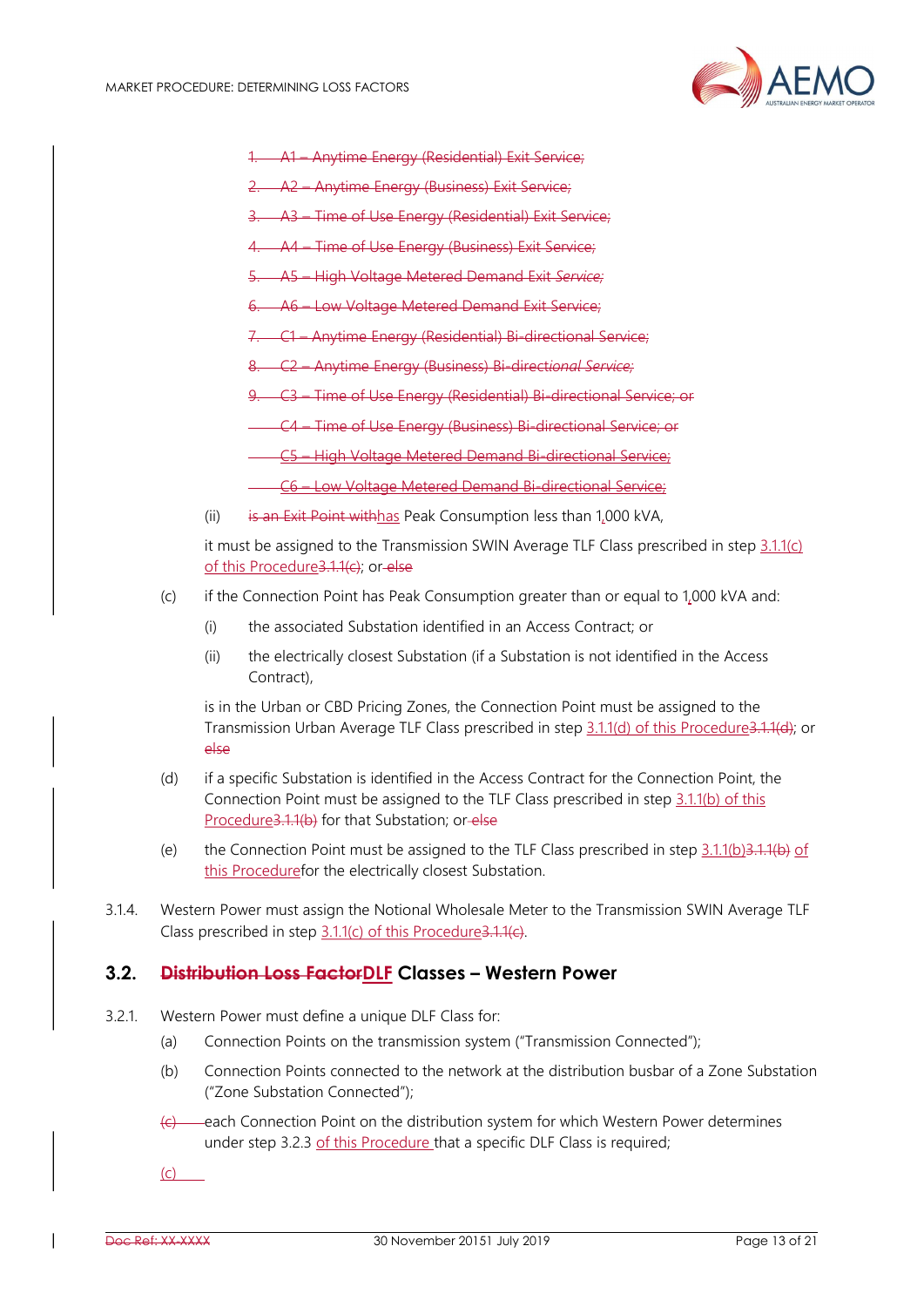

- (d) each of the Applicable Reference Services listed in step 3.1.3(b)(i) of this Procedure; and
- (e) the Notional Wholesale Meter.
- 3.2.2. Where a site that is supplied by multiple distribution feeders is identified as a single Connection Point by Western Power in an Access Contract and Western Power defines a specific DLF Class for the Connection Point, then that DLF Class will be assigned to each National Metering Identifier (NMI) associated with the Connection Point.
- 3.2.3. Western Power must assign each Required Connection Point on its network to a DLF Class in accordance with the following:
	- (a) if the Connection Point is on the transmission system then it must be assigned to the Transmission Connected DLF Class prescribed in step 3.2.1(a) of this Procedure 3.2.1(a); or else
	- (b) if the Connection Point is connected to the network at the distribution busbar of a Zone Substation, it must be assigned to the Zone Substation Connected DLF Class prescribed in step 3.2.1(b) of this Procedure 3.2.1(b); or else
	- (c) if a Scheduled Generator, Non-Scheduled Generator, Dispatchable Load or Interruptible Load is connected through the Connection Point, then the Connection Point must be assigned to a specific DLF Class defined for it in step 3.2.1(c) of this Procedure 3.2.1(e); or else
	- (d) if the Connection Point is contracted on one of the Applicable Reference Services listed in step  $3.1.3(b)3.1.3(b)$  then it must be assigned to the DLF Class prescribed for the relevant Applicable Reference Service in step- 3.2.1(d) of this Procedure 3.2.1(d); or else
	- (e) if the Connection Point is:
		- (i) an Exit Point with has Peak Consumption greater than  $7.000$  kVA; or
		- (ii) an Entry Point,

it must be assigned to a specific DLF Class defined for it in step 3.2.1(c) of this Procedure 3.2.1(c); or else

- (f) if the Connection Point has Peak Consumption less than 1,000 kVA then:
	- (i) if the Connection Point is connected to the distribution system at low voltage (nominally 415 volts or less) and is located at a residential premise or a premise occupied by a voluntary/charitable organisation, it must be assigned to the Anytime Energy (Residential) Exit Service DLF Class-prescribed in step 3.2.1(d); or
	- (ii) if the Connection Point is connected to the distribution system at low voltage (nominally 415 volts or less) and is located at a commercial premise, it must be assigned to the Anytime Energy (Business) Exit Service DLF Class-prescribed in step 3.2.1(d); or
	- (iii) if the Connection Point is connected to the distribution system at high voltage (nominally greater than 415 volts), it must be assigned to the High Voltage Metered Demand Exit Service DLF Class-prescribed in step 3.2.1(d); or else
- (g) if the Connection Point is located greater than 10 km from:
	- (i) the associated Substation identified in an Access Contract; or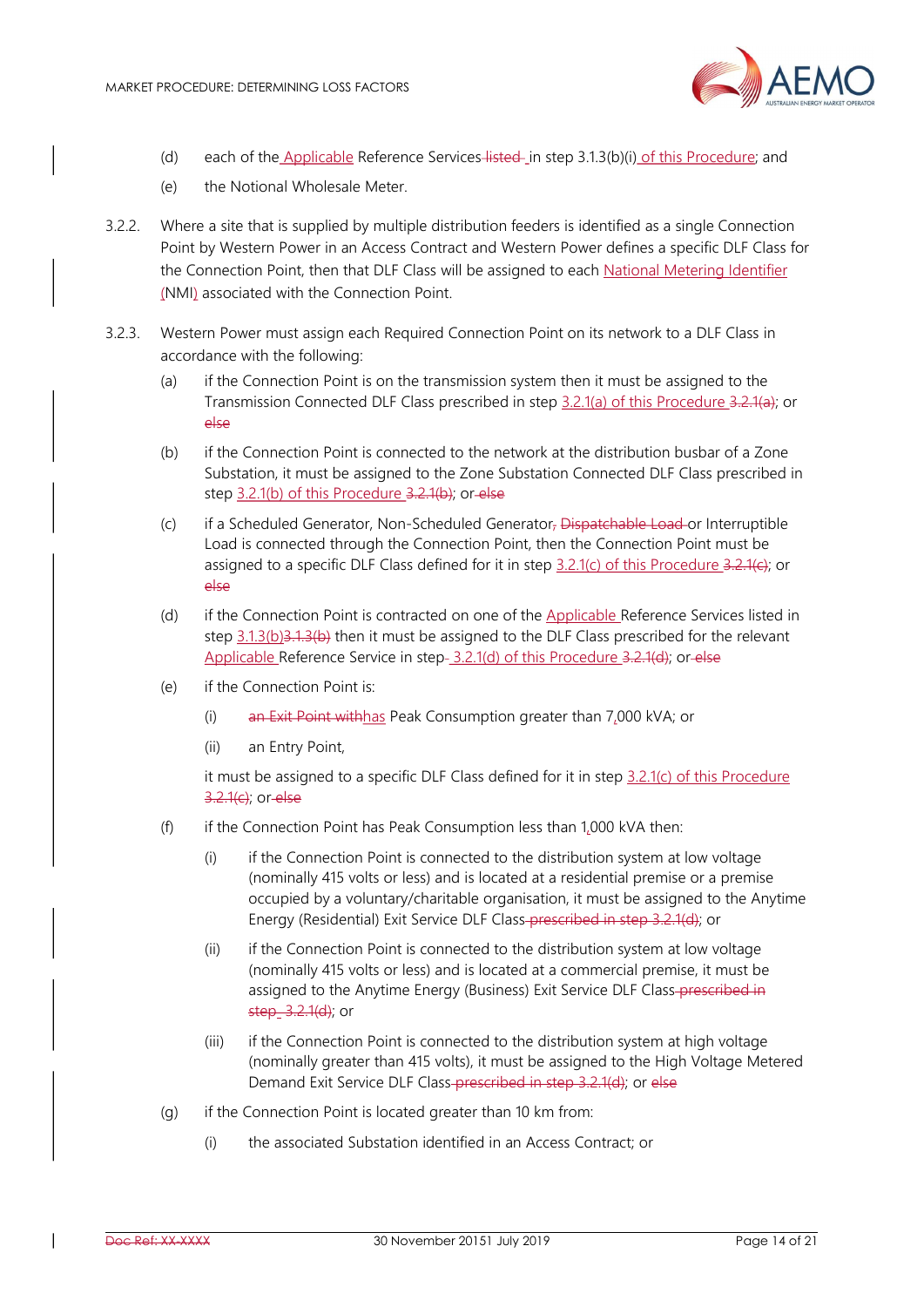

(ii) the electrically closest Substation (if a Substation is not identified in the Access Contract),

it must be assigned to a specific DLF Class defined for it in step  $3.2.1(c)$  of this Procedure 3.2.1(c); or else

- (h) if the Registered Market Participant has requested Western Power to calculate a specific DLF for the Connection Point at the Market Participant's expense in step 3.2.53.2.5 or step 3.2.7 of this Procedure 3.2.7, the Connection Point must be assigned to a specific DLF Class defined for it in step  $3.2.1(c)3.2.1(e)$ ; or else
- (i) if the Connection Point is connected to the distribution system at high voltage (nominally greater than 415 volts) it must be assigned to the High Voltage Metered Demand Exit Service DLF Class-prescribed in step 3.2.1(d); or else
- (j) the Connection Point must be assigned to the Low Voltage Metered Demand Exit Service DLF Class-prescribed in step 3.2.1(d).
- 3.2.4. Western Power must assign the Notional Wholesale Meter to the Notional Wholesale Meter DLF Class prescribed in step 3.2.1(e) of this Procedure 3.2.1(e).

#### Requests for individual DLF calculations for eligible Connection Points

- 3.2.5. If a Required Connection Point on Western Power's network:
	- (a) has Peak Consumption between 1,000 kVA and 7,000 kVA inclusive; and
	- (b) is located 10 km or less from:
		- (i) the associated Substation identified in an Access Contract; or
		- (ii) the electrically closest Substation (if a Substation is not identified in the Access Contract),

the Registered Market Participant may request Western Power to calculate a specific DLF for the Connection Point at the Market Participant's expense, by notifying the Western Power account manager assigned to the Market Participant in writing.

- 3.2.6. Before recalculating its DLFs each year under step 2.2.12.2.4, of this Procedure Western Power must:
	- (a) identify those Connection Points that are eligible to have an individual DLF calculated at the Registered Market Participant's expense; and
	- (b) provide each affected Market Participant, through its Western Power account manager, with a list of its eligible Connection Points and request that the Market Participant confirm for which of these Connection Points an individual DLF is required.
- 3.2.7. If a Market Participant receives a notification under step 3.2.6(b) of this Procedure3.2.6(b), then within 10 Business Days it must notify its Western Power account manager, in writing, for which of its eligible Connection Points it requires the calculation of an individual DLF.

# 4. LOSS FACTOR CALCULATION METHODOLOGIES

## 4.1. Fransmission Loss FactorTLF Methodology - Western Power

Annual recalculation of Transmission Loss FactorsTLFs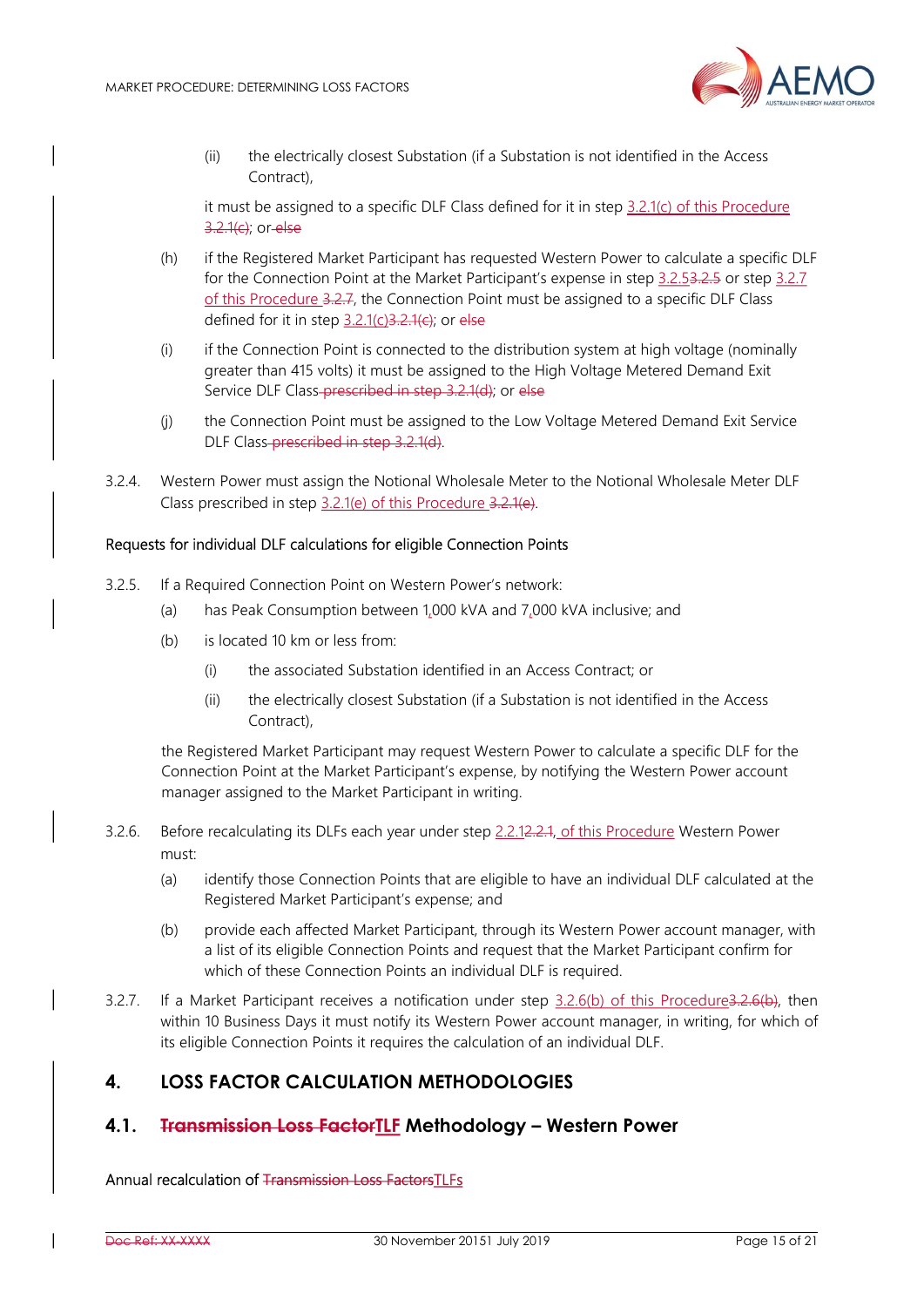

- 4.1.1. Western Power must select an appropriate industry standard program as its TLF Calculation Program.
- 4.1.2. Western Power must compile schedules of historical network load (exit) and generation (entry) energy quantities for each Trading Interval in the TLF Analysis Period, for each physical transmission connection on the boundary of its transmission system for which this information is available.
- 4.1.3. Where a physical transmission connection is used for both entry and exit, Western Power must compile separate schedules for each (i.e. entry and exit quantities must not be netted against one another).
- 4.1.4. Western Power must allocate each physical transmission connection on the boundary of its transmission system to a TLF Class as follows:
	- (a) if the physical transmission connection is identified as part or all of a Connection Point by Western Power in an Access Contract, then the physical transmission connection must be assigned to the TLF Class defined for that Connection Point in step 3.1.1(a) of this Procedure3.1.1(a); or
	- (b) if the physical connection point provides a connection to the distribution system then it must be assigned to the TLF Class defined for the relevant Zone Substation in step 3.1.1(b) of this Procedure3.1.1(b).
- 4.1.5. Where a single physical transmission connection is allocated to a TLF Class, Western Power must allocate the schedules of exit data and/or entry data (as applicable) for the physical transmission connection to that TLF Class.
- 4.1.6. Where multiple physical transmission connections are allocated to a TLF Class, Western Power must summate the schedules of exit and/or entry data (as applicable) compiled in step 4.1.2 of this Procedure4.1.2 for the physical transmission connection to produce single schedules of exit data and/or entry data (as applicable) for that TLF Class.
- 4.1.7. For any Trading Interval in the TLF Analysis Period, if total generation (as measured by the sum of the entry schedules identified in step 4.1.2 of this Procedure4.1.2) does not equal total load (as measured by the sum of the exit schedules identified in step  $4.1.24.1.2$ ) +/- 10%, then Western Power must exclude the data for that Trading Interval from the schedules determined for each TLF Class in steps 4.1.54.1.5 and 4.1.6 of this Procedure4.1.6.
- 4.1.8. Western Power must sufficiently document the source and processing of the generation and load information it uses to calculate TLFs to allow it to be reviewed should the information become subject to an AEMO audit.
- 4.1.9. Western Power must compile network topology information that reflects the actual system configuration, impedance and state, using its TLF Calculation Program. The base load flow case must include as commissioned equipment as at 31 March in the relevant year and be representative of the typical system operating state consistent with the Western Power Drawing No TS1 (Transmission System Diagram).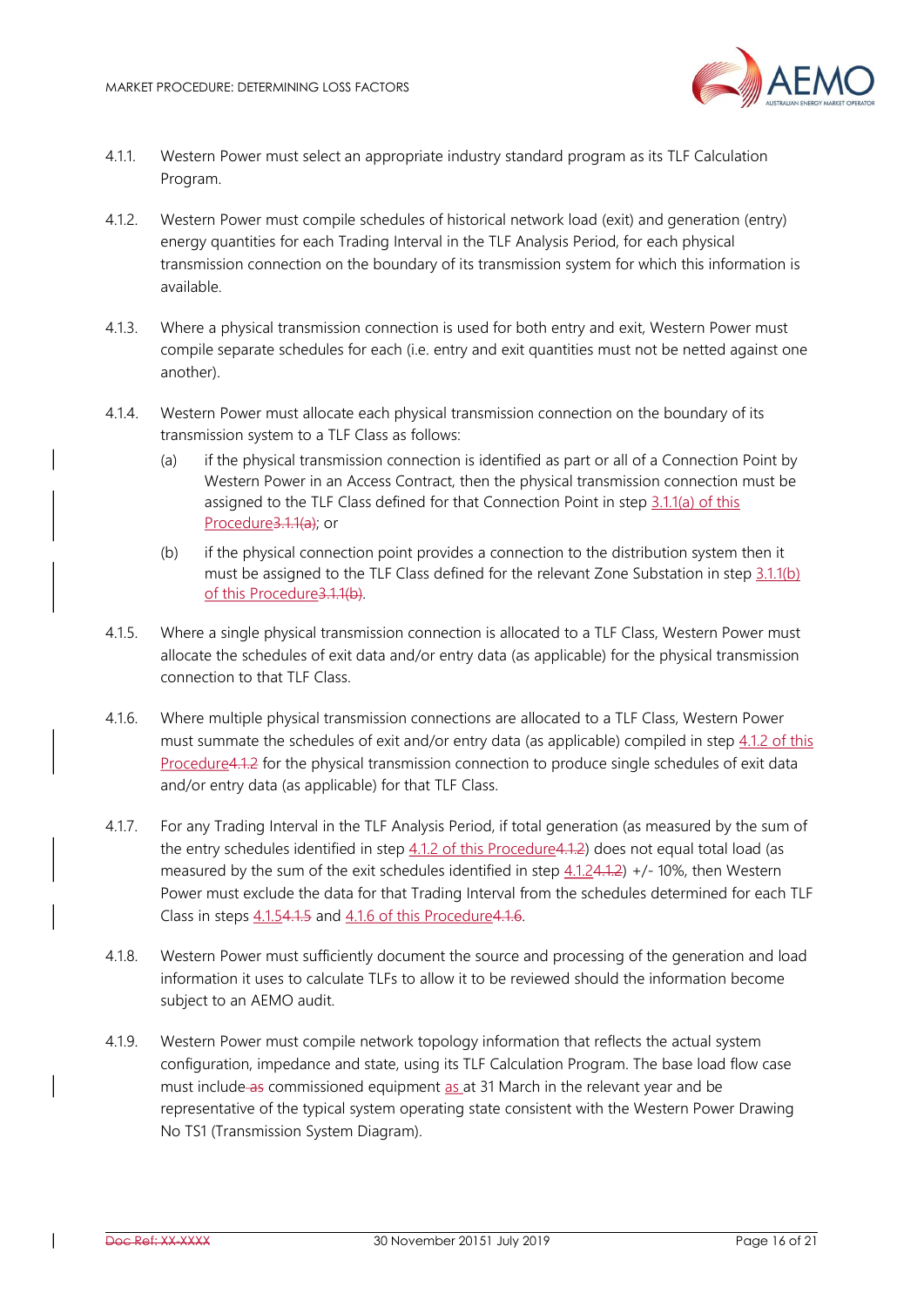

- 4.1.10. Western Power must load the schedules described in steps 4.1.54.1.5 and 4.1.6 of this Procedure4.1.6, as amended as appropriate in step 4.1.7 4.1.7, into its TLF Calculation Program.
- 4.1.11. Western Power must have in place processes:
	- (a) to examine the information files for errors, including missing or erroneous data; and
	- (b) for reloading the correct information and recalculating data, as required, including a process to check that any error or changes required have been fixed.
- 4.1.12. Western Power must use its TLF Calculation Program to calculate static average marginal Lloss fFactors for each modelled Eexit Point and eEntry Ppoint. The calculation must involve the following steps:
	- (a) a load flow is solved for each Trading Interval in the TLF Analysis Period (except for Trading Intervals excluded in step 4.1.7 of this Procedure4.1.7) using the energy schedules compiled for each modelled Eentry Point and Eexit pPoint;
	- (b) a marginal Lloss fFactor is calculated for each modelled Eentry Point and Eexit pPoint for each Trading Interval with respect to the Reference Node; and
	- (c) the static average marginal Lloss Ffactor for each modelled Eentry Point or eExit  $\frac{1}{2}$  Point is calculated as the energy weighted average of the marginal Lloss Ffactors calculated for that Connection Ppoint.
- 4.1.13. If either an Eentry pPoint or an eExit pPoint (but not both) was modeled for a TLF Class in step 4.1.12 of this Procedure4.1.12 then Western Power must determine the TLF for that TLF Class to be the static average marginal Lloss fFactor calculated for that Eentry pPoint or eExit pPoint (as applicable) in step 4.1.12(c) of this Procedure4.1.12(c).
- 4.1.14. If both an Eentry pPoint and an eExit pPoint were modeled for a TLF Class in step 4.1.124.1.12 of this Procedure then Western Power must determine the TLF for that TLF Class to be the energy weighted average of the static average marginal  $L$ loss Efactors calculated for the Eentry  $p$ Point and the Eexit  $\frac{1}{2}$ Point in step  $\frac{4.1.12}{c}$ . 1.12(c).
- 4.1.15. Western Power must calculate the TLF for the Transmission SWIN Average TLF Class as the energy weighted average of all the static average marginal Lloss Efactors calculated for eExit pPoints in step  $-4.1.12$ (e) $4.1.12$ (c) of this Procedure.
- 4.1.16. Western Power must calculate the TLF for the Transmission Urban Average TLF Class as the energy weighted average of all the static average marginal Lloss fFactors calculated for Eexit pPoints for TLF Classes defined for Substations in the 'Urban' and 'CBD' Pricing Zones.

#### Calculation of a Transmission Loss FactorTLF for a new Transmission Loss FactorTLF Class

- 4.1.17. If a new Substation is commissioned then Western Power must assign the TLF of the electrically nearest Substation to any new TLF Classes defined for the new Substation or its Connection Points in steps 3.1.1(a)(a)(a)(a)3.1.1(a) or 3.1.1(b) of this Procedure3.1.1(b), until specific TLFs are determined for these TLF Classes in the next annual recalculation of Loss Factors.
- 4.1.18. If a new Connection Point is connected to an existing Substation then Western Power must assign the TLF for that Substation to the new TLF Class defined for the Connection Point in step 3.1.1(a) of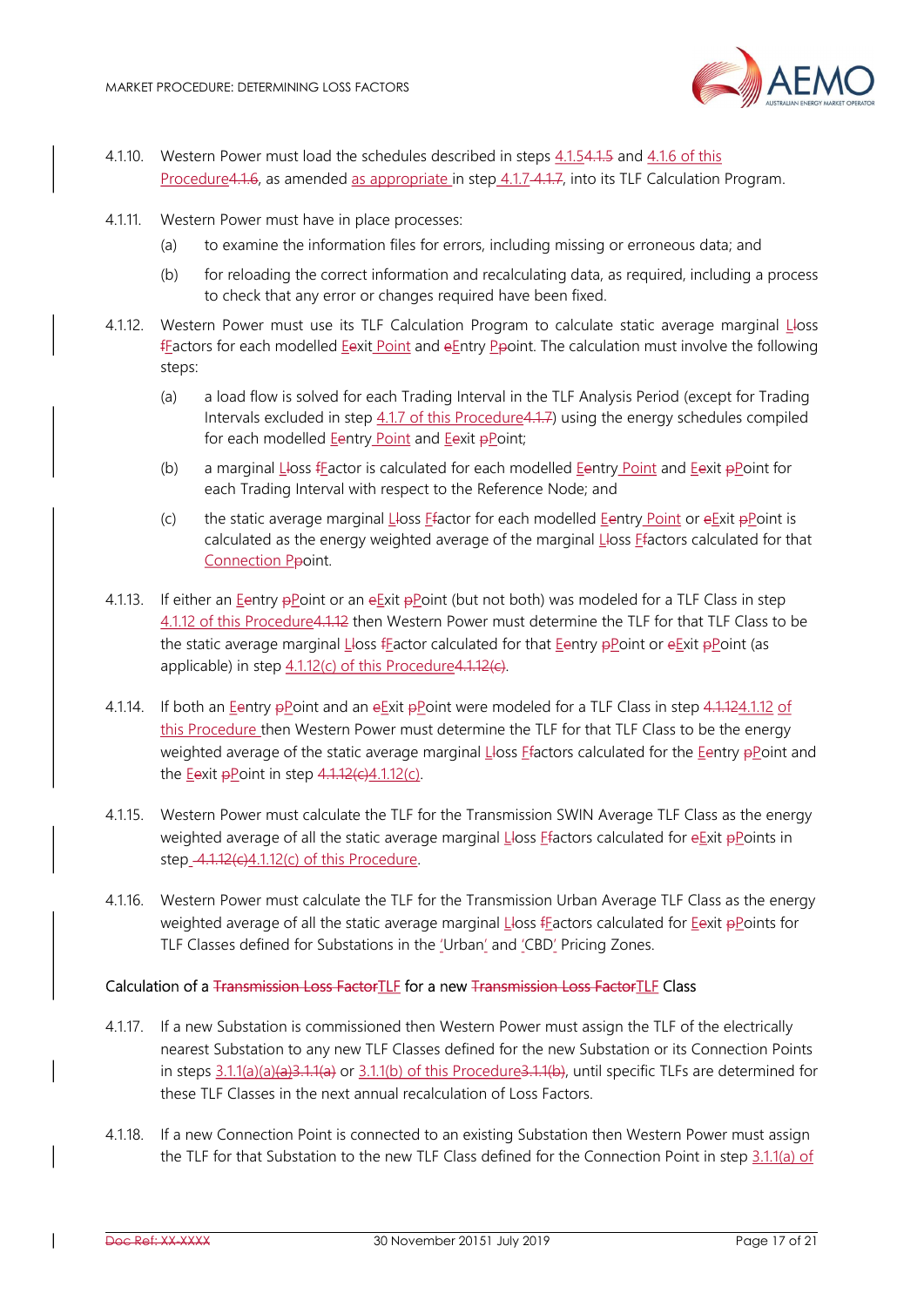

this Procedure3.1.1(a), until a specific TLF is determined for this TLF Class in the next annual recalculation of Loss Factors.

#### 4.2. Transmission Distribution Loss FactorDLF Methodology – Western Power

#### Annual recalculation of Transmission Distribution Loss FactorsDLFs

- 4.2.1. Western Power must determine from its information systems:
	- (a) the total net kWh consumption from its distribution system over the DLF Analysis Period ("Total Sales"); and
	- (b) the total kWh distribution losses over the DLF Analysis Period ("Total Losses").
- 4.2.2. Western Power must assign a DLF to the Zone Substation Connected DLF Class that reflects typical Zone Substation transformer losses incurred by a Connection Point connected to the network at the distribution busbar of a Zone Substation.
- 4.2.3. Western Power must identify each Connection Point on its distribution system for which:
	- (a) the calculation of an individual DLF is required under steps 3.2.3(c), 3.2.3(e) or 3.2.3(q) of this Procedure; or
	- (b) the Registered Market Participant has confirmed that an individually calculated DLF is required in step 3.2.7 of this Procedure.
- 4.2.4. For each Connection Point identified in step 4.2.34.2.3, Western Power must:
	- (a) compile details of the Connection Point's maximum demand or Deteclared  $s$  Sent- $\Theta$  Out Ccapacity (as applicable), network configuration and feeder peak demand, where these details may be sourced from historical data in Western Power's information systems or from forecasted values if Western Power considers these to be more appropriate;
	- (b) use an appropriate industry software package to calculate an individual DLF for the Connection Point using the formula and methodology detailed in Schedule 4 of the Electricity Distribution Regulations 1997; and
	- (c) assign the calculated DLF to the DLF Class defined for that Connection Point.
- 4.2.5. Where an individual DLF must be calculated determined for a site that is supplied by multiple distribution feeders but is identified as a single Connection Point by Western Power in an Access Contract, Western Power must determine DLFs for each feeder as described in step 4.2.4(b) of this Procedure4.2.4(b), and then calculate the DLF for the DLF Class as the average of the calculated DLFs.
- 4.2.6. Western Power must determine the DLFs for the High Voltage Metered Demand Exit Service DLF Class and the Low Voltage Metered Demand Exit Service DLF Class using appropriate assumptions with regard to losses on high voltage lines and in distribution transformers.
- 4.2.7. Western Power must apply the DLFs calculated in steps 4.2.2, 4.2.4 and 4.2.6 of this Procedure to the total net kWh consumption ("sales") for the applicable Connection Points to calculate the losses attributable to these Connection Points over the DLF Analysis Period.
- 4.2.8. Western Power must allocate the remaining losses (i.e. Total Losses minus losses calculated in step 4.2.7 of this Procedure) amongst the remaining Connection Points on the distribution system according to their contracted Applicable Reference Service, based on the estimated relative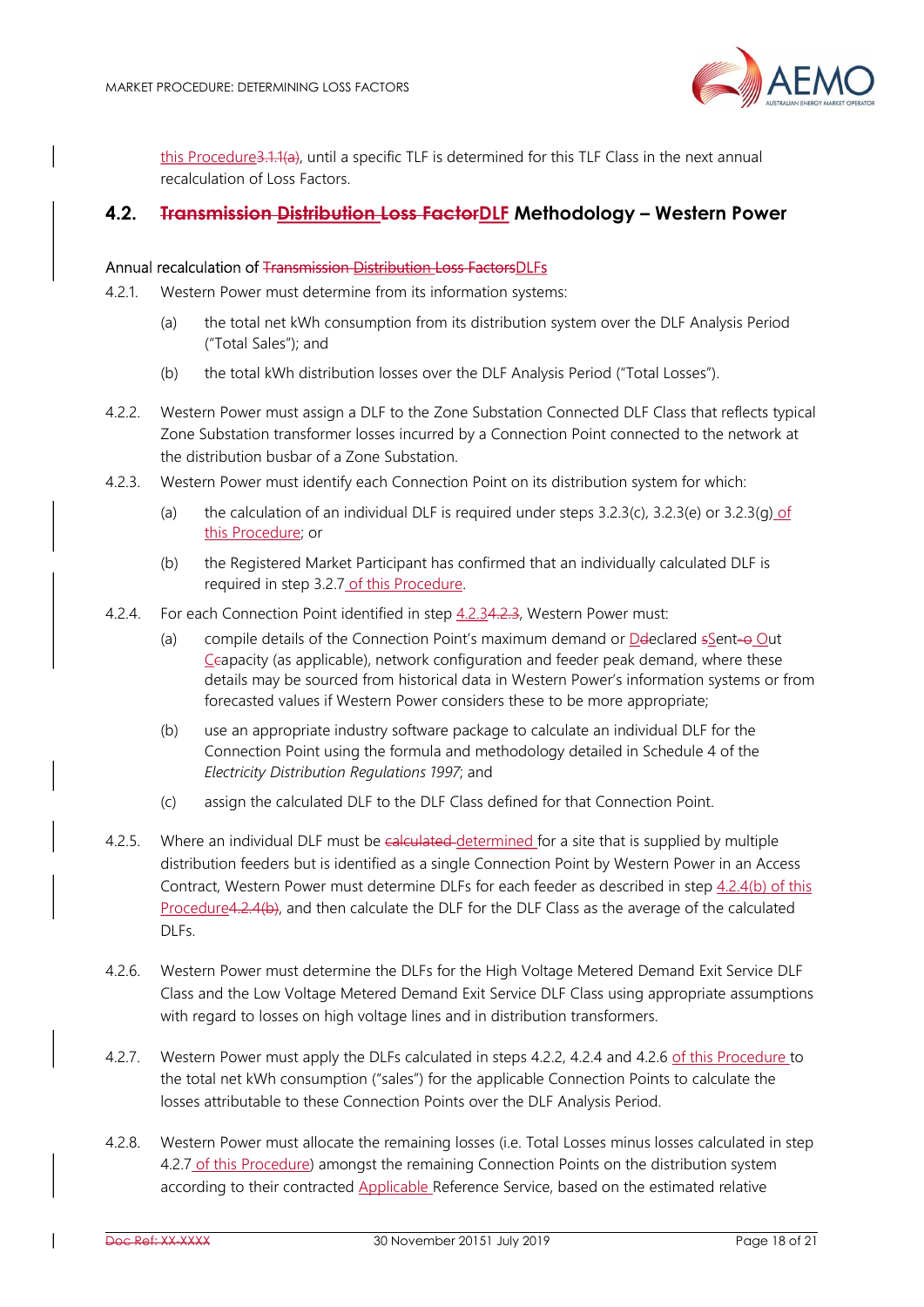

contribution to peak load losses of typical customers on each of the relevant Applicable Reference Services.

- 4.2.9. Western Power must use the losses assigned to each Applicable Reference Service in step 4.2.8 of this Procedure and the sales for each of these Applicable Reference Services over the DLF Analysis Period to calculate DLFs for each of the following DLF Classes for the Applicable Reference Services determined in step 3.1.3(b)(i).
- (a) Anytime Energy (Residential) Exit Service DLF Class;
- (b) Anytime Energy (Business) Exit Service DLF Class;
- Time of Use Energy (Residential) Exit Service DLF Class:
- (d) Time of Use Energy (Business) Exit Service DLF Class;
- Anytime Energy (Residential) Bi-directional Service DLF Class;
- Anytime Energy (Business) Bi-directional Service DLF Class;
- Time of Use Energy (Residential) Bi-directional Service DLF Class; and
- (h)4.2.9. Time of Use Energy (Business) Bi-directional Service DLF Class.
- 4.2.10. Western Power must apply the DLFs calculated in step 4.2.94.2.9 of this Procedure to the sales for the applicable (interval metered) Required Connection Points to calculate the losses attributable to these Connection Points over the DLF Analysis Period.
- 4.2.11. Western Power must calculate the DLF for the Notional Wholesale Meter DLF Class as one plus the ratio of the remaining losses (i.e. Total Losses minus losses calculated in steps 4.2.74.2.7 and 4.2.10 of this Procedure 4.2.10) to the remaining sales (i.e. Total Sales minus sales for the Connection Points whose losses were calculated in steps 4.2.74.2.7 and 4.2.10 of this Procedure4.2.10).
- 4.2.12. Western Power must assign a DLF of one to the Transmission Connected DLF Class.

#### Calculation of a Distribution Loss Factor for a new Distribution Loss Factor Class

4.2.13. If a Market Participant requests Western Power to calculate an individual DLF for a Connection Point in step 3.2.5 of this Procedure3.2.5, Western Power must calculate the individual DLF using the methodology outlined in step 4.2.44.2.4 of this Procedure.

# 5. DOCUMENTATION, PROCESS CHANGE AND REVIEW

#### 5.1. Documentation requirements

- 5.1.1. A Network Operator must have in place internal procedures for calculating Loss Factors.
- 5.1.2. A Network Operator must sufficiently document all of its methodologies, models, software, data sources and internal procedures used for Loss Factor calculation to allow for these to be reviewed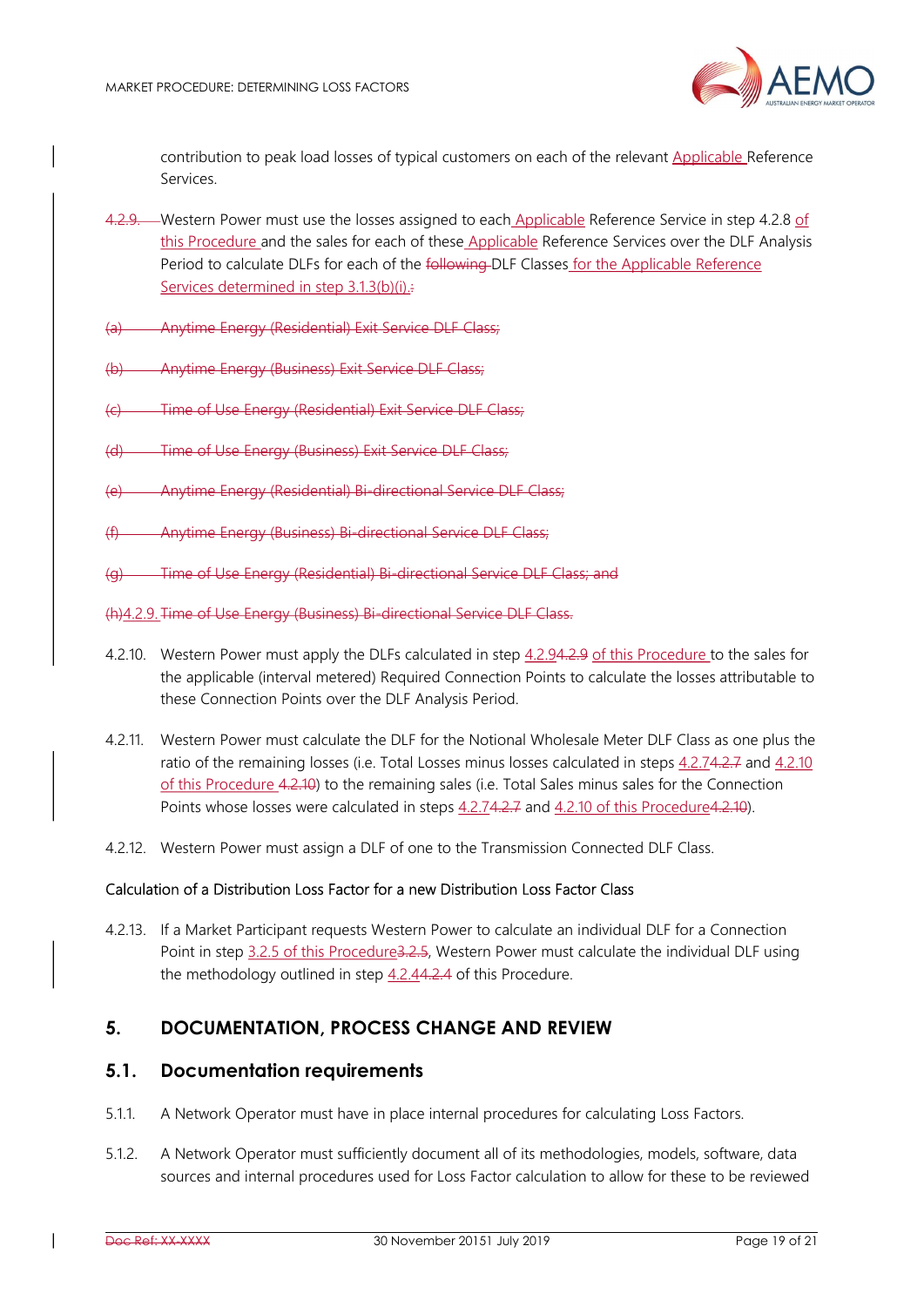

should the Loss Factor calculations become subject to an AEMO audit under step 2.4.13(a) or review under step 5.3.1 of this Procedure.

5.1.3. If requested by AEMO, a Network Operator must assist AEMO in responding to a query raised by or on behalf of a Rule Participant about the processes used by the Network Operator to calculate Loss Factors.

#### 5.2. Changes to a Network Operator's Loss Factor calculation processes

- 5.2.1. A Network Operator must obtain approval from AEMO before it makes a material change to the methodologies, models, software, data sources or internal procedures it uses for Loss Factor calculation. To seek approval the Network Operator must apply by email to Market Operations (WA).. The application must include:
	- (a) details of the proposed change and its potential impacts on the calculation of Loss Factors by the Network Operator; and
	- (b) evidence of testing undertaken by the Network Operator to demonstrate the change does not adversely impact on the accuracy of the Network Operator's Loss Factor calculations.
- 5.2.2. AEMO must acknowledge receipt of an application made under step 5.2.1 of this Procedure5.2.1 by email within one Business Day.
- 5.2.3. Within five Business Days of receiving an application under step 5.2.45.2.1 of this Procedure, AEMO may request the Network Operator by email to provide to AEMO any further information or test evidence AEMO considers necessary to assess the application.
- 5.2.4. If the Network Operator receives a request from AEMO under step 5.2.35.2.3 of this Procedure then the Network Operator must comply with that request as soon as practicable.
- 5.2.5. Within 20 Business Days after AEMO receives the application under step 5.2.15.2.1 of this Procedure and any further information or test evidence requested under step 5.2.35.2.3 AEMO must:
	- (a) decide whether or not to approve the change proposed by the Network Operator; and
	- (b) notify the Network Operator by email of its decision and the reasons for that decision.

## 5.3. AEMO review of Loss Factor calculation processes

- 5.3.1. AEMO may, at any time, review the effectiveness of the processes used by a Network Operator for Loss Factor calculation in meeting the Wholesale Market Objectives. AEMO may request a Network Operator to provide to AEMO any information relating to the methodologies, models, software, data sources and internal procedures used by the Network Operator for Loss Factor calculation that AEMO considers relevant to its review. The request must be provided in writing and include:
	- (a) a description of the requested information;
	- (b) AEMO's reasons for requesting the information;
	- (c) the manner and form in which the information must be provided; and
	- (d) the date by which the Network Operator must comply with the request, which must be a date AEMO considers reasonable, having regard to the nature and form of the information requested.